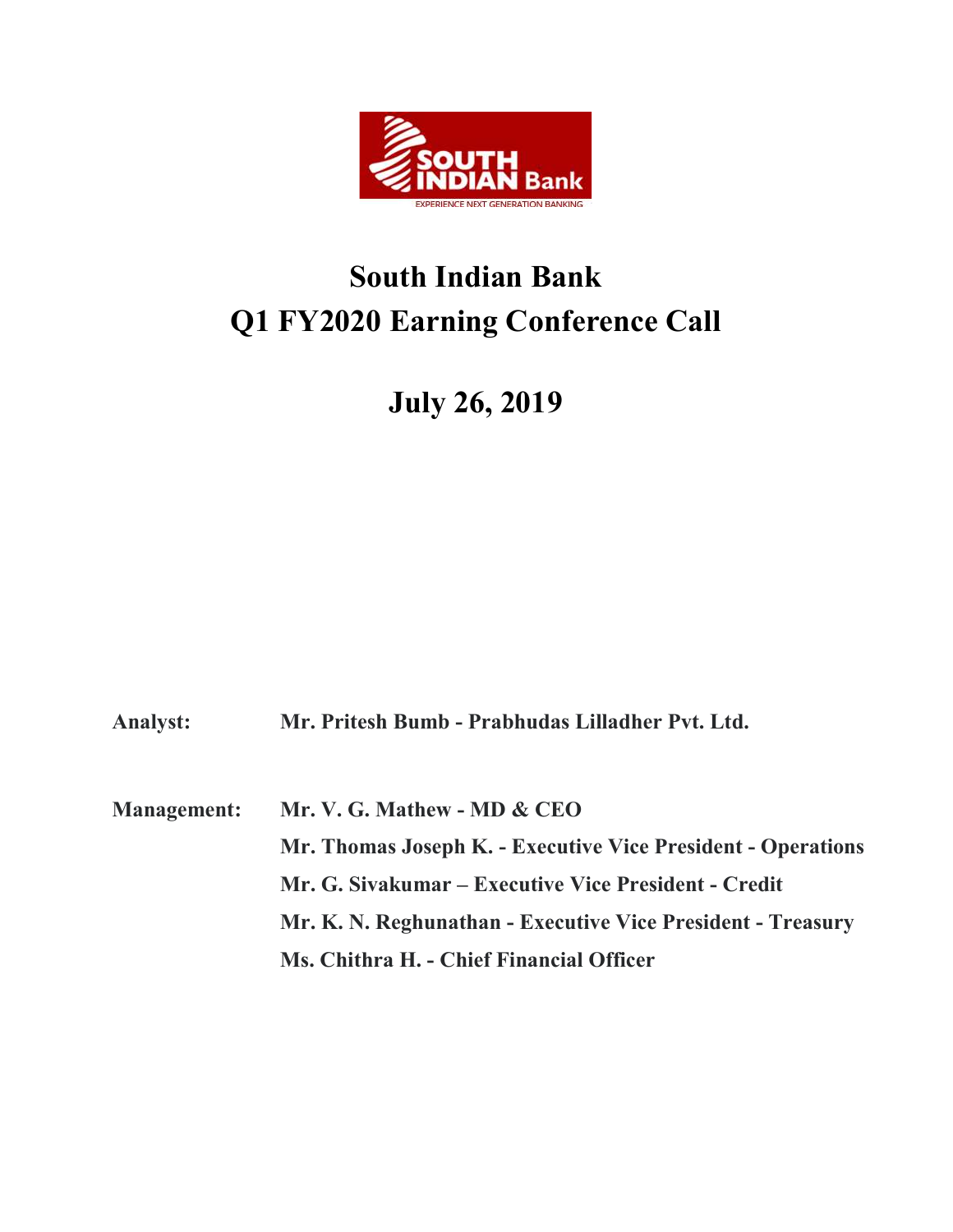

Operator

--------------------------------------------------------------------------------

Good day, ladies and gentlemen, and welcome to the Q1 FY '20 Results Earnings Conference Call of South Indian Bank, hosted by Prabhudas Lilladher Pvt. Ltd.

Please note that this conference is being recorded. I now hand the conference over to Mr. Pritesh Bumb from Prabhudas Lilladher Pvt. Ltd. Thank you, and over to you, sir.

--------------------------------------------------------------------------------

Pritesh Bumb, Prabhudas Lilladher Pvt. Ltd.

--------------------------------------------------------------------------------

Hi, everyone. Thanks for joining in today. I will like to welcome the management of South Indian Bank for discussing their Q1 FY '20 performance and outlook of the bank. Without further ado, I would like to hand the call to the management for their opening remarks, followed by Q&A. Thanks. Over to you, sir.

--------------------------------------------------------------------------------

V. G. Mathew, The South Indian Bank Limited - MD, CEO & Director

Thank you. A very good morning to all, and thank you for joining us for our Q1 FY '20 Earnings Conference call. We are joined by Mr. Thomas Joseph, EVP Operations; Mr. G. Sivakumar, EVP, Credit; Mr. K. Reghunathan, EVP, Treasury, as well as CFO, Ms. Chithra.

Let me take you through the key highlights of the operational and financial performance for this quarter. I am delighted to announce that the profit after tax rose from INR 23 crores in Q1 FY '19 to INR 73 crores in Q1 FY'20.

As mentioned in our previous investor interactions, we remain committed to our strategy of expansion in the retail, MSME and Agri business segments, increase the share of other income and a superior asset quality. As on June 30, 2019, the total business of the bank stands at INR 145,374 crores, an increase of 13%. Advances grew by 13% to INR 63,652 crores, driven by continued robust growth in retail, MSME and Agri bond segments, while corporate segment registered marginal growth of 3%.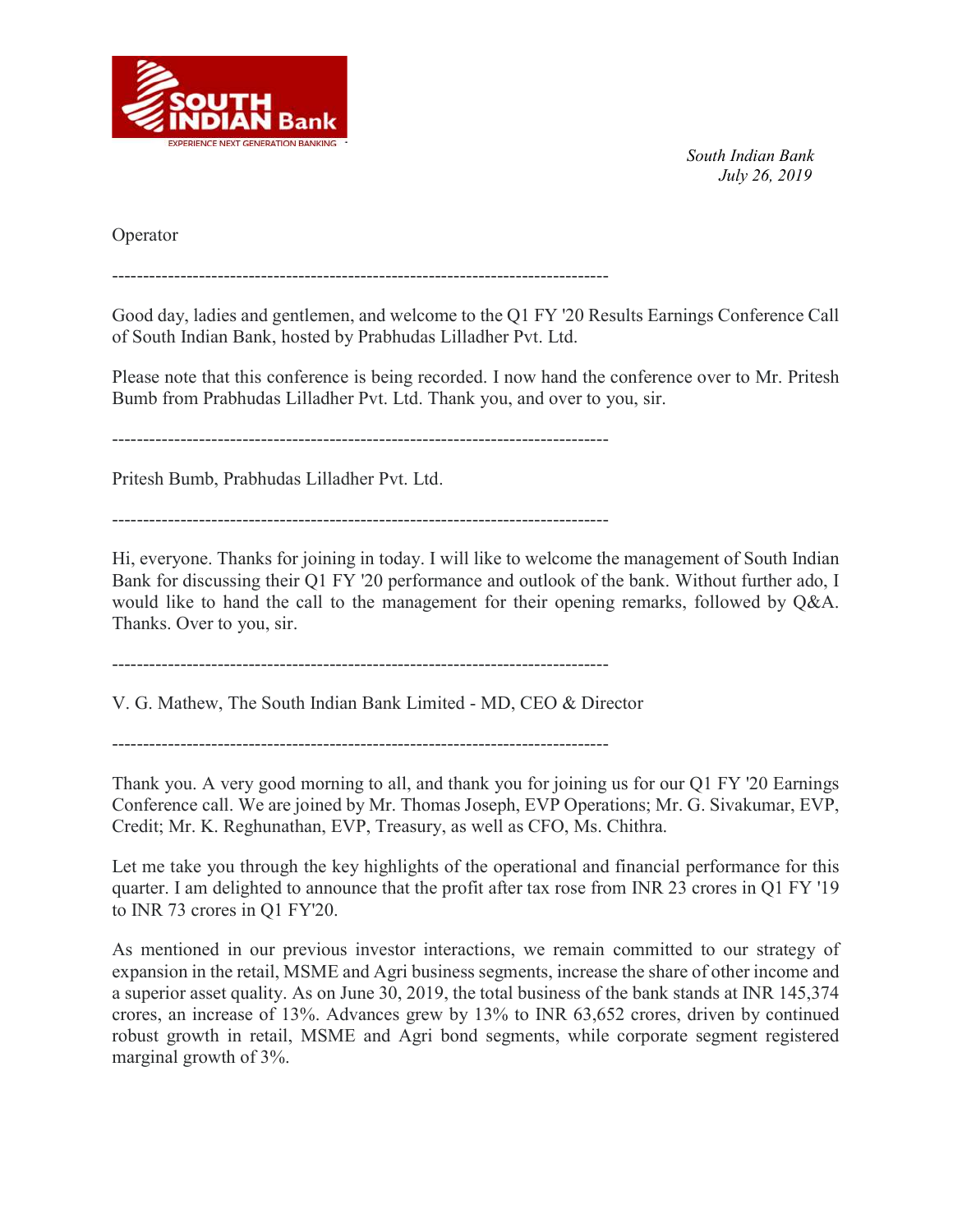

Retail growth of 25% was primarily driven by mortgages, auto loans and gold loans. Our data mining and analytics initiatives have rendered very encouraging results in increasing product per customer. We hired experienced employees in the last financial year towards these initiatives, resulting in overall growth in various focused segments. The share of corporate loans declined from 36% as on June 2018 to 32% as on June 2019, and we expect moderate growth in this segment going forward.

Deposits grew by 13% to INR 81,723 crores. CASA deposits increased by 10% to INR 19,719 crores. CASA ratio remained stable at 24% of the total deposits. Our investment book rose by 10% to INR 20,692 crores of which HTM category contributed INR 16,467 crores, while AFS contributed INR 4,213 crores and HFT was INR 12 crores.

Gross NPA ratio stood at 4.96% as on June 30, 2019, as against 4.92% as of March 2019, a marginal increase of 4 basis points. Net NPA ratio stood at 3.41% and it was improvement of 4 basis points as against March 2019.

Net interest income for the quarter stood at INR 536 crores rupees, registering a growth of 8%. Net interest margin was 2.53% in the current quarter as against 2.46% in Q4 FY '19.

Other income for the quarter increased by 25% to INR 182 crores. Our core transaction fees rose by 10% to INR 65 crores, while forex income increased by 46% to INR 13 crores.

We have already entered into multiple distribution tie-ups with leading insurance companies and are seeing strong traction in third-party sales.

As we continue to expand the retail and MSME verticals, we expect better momentum in the transaction fee and third-party income in the coming quarters.

Operating profit for the quarter was INR 318 crores, up against INR 270 crores in Q1 FY '19, an increase of 18%, driven by higher income and better cost efficiencies. In Q1 FY '20, the business per employee rose by 12%, while business per branch rose by 11%. The cost-to-income ratio improved from 57.9% to 55.7% Y-o-Y. We expect the improvement in the opex ratio to continue as we gain from operating leverage from our centralized operations, higher fee income and increasing productivity from existing branches.

Our provisions declined from INR 232 crores to INR 205 crores in Q1 FY '20. These provisions included loan-loss provisions of INR 184 crores. Including write-offs, the provision coverage ratio stood at 45.1% as of June 2019, vis-à-vis 42.5% as of March 2019.

Annualized credit cost for the quarter stood at 123 basis points, a decline of 8 basis points as against Q4 FY '19. We expect FY '20 credit cost to be in the range of 1% to 1.1%. Our overall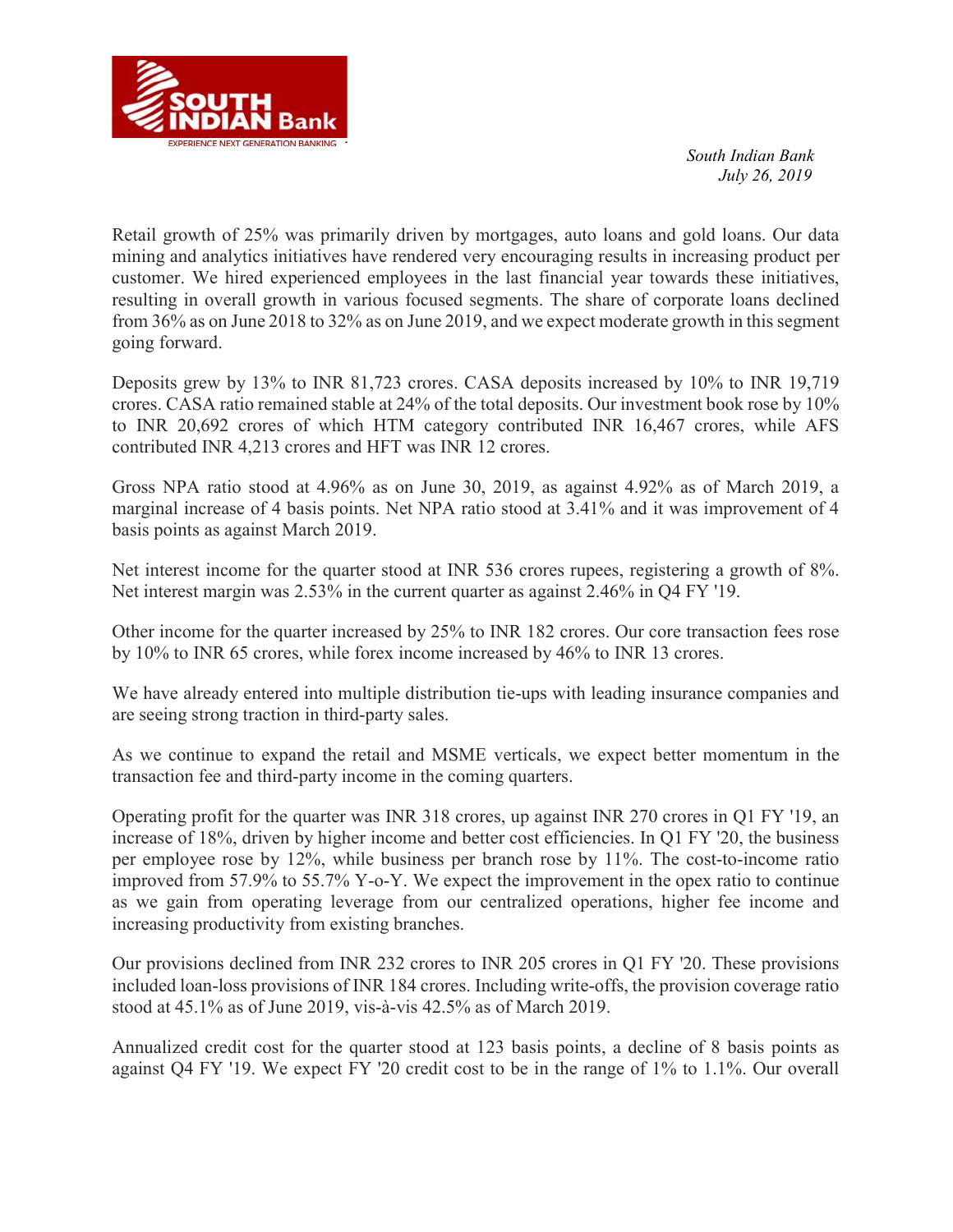

capital adequacy stands at 12.2%, while the core CRAR is at 9.7%. The bank has a wide geographical presence with 870 branches, 53 extension counters and over 1,400 ATMs.

To summarize, the bank continues its steady progress towards strong business growth, favorable loan mix and improved asset quality. We expect that these measures will enable us to deliver higher profits in the coming quarters.

=====================================================================

With this, we open the floor for questions.

Questions and Answers

--------------------------------------------------------------------------------

Operator

--------------------------------------------------------------------------------

Thank you very much. We will now begin the question-and-answer session.

The first question is from the line of Nitin Aggarwal from Motilal Oswal Securities.

--------------------------------------------------------------------------------

Nitin Kumar Aggarwal, Motilal Oswal Securities Limited

--------------------------------------------------------------------------------

Sir, a few questions. Firstly, like, in the earlier calls, you have talked about improving provision in coverage ratio to closer to 60%. Now most of those slippages have been in control. So how do you see the outlook for the slippages and as well the coverage ratio during FY '20?

--------------------------------------------------------------------------------

V. G. Mathew - MD, CEO & Director

--------------------------------------------------------------------------------

Yes. On a Y-o-Y basis, the provision coverage ratio has improved from 39% to 45%. So obviously, at least a similar improvement should be there going forward. So our target definitely is 65%. But we have mentioned that the credit cost is something like INR 200 crores every quarter. So that continues to be the position. And we also hope that the resolution of some of the stressed accounts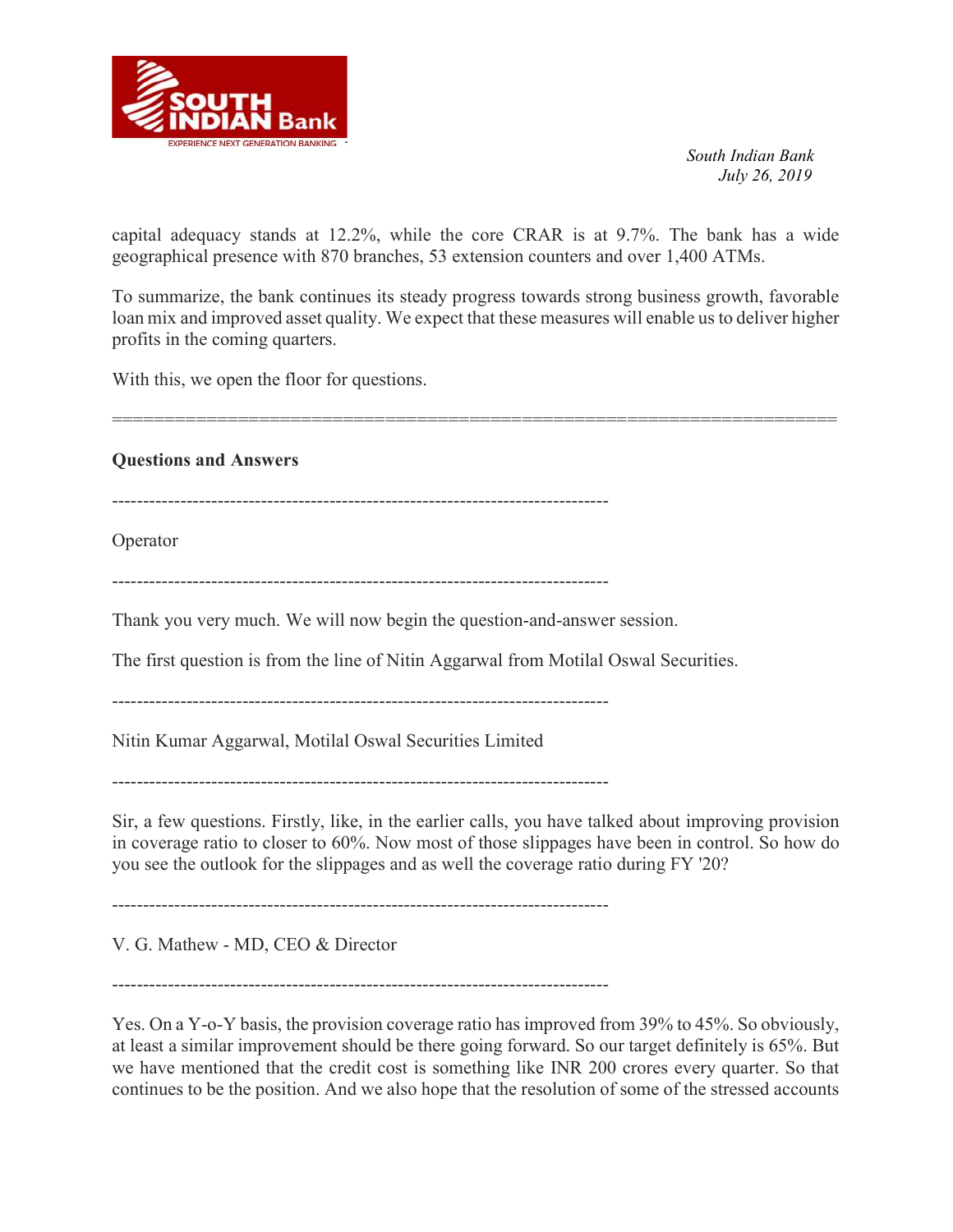

would happen. And we definitely believe that we will be able to achieve our recovery targets of around INR 600 crores. Although we are saying INR 500 crores is the target, we should be able to do around INR 600 crores at least by the end of the year. So with all this, the provision coverage ratio will definitely show improvement.

 $-$ 

Nitin Kumar Aggarwal

--------------------------------------------------------------------------------

All right. And secondly, on the deposit concentration of that, concentration ratio has increased for FY '19, and the growth in bulk deposits remains especially higher than what it has been in the retail. So what is the differential in pricing between the 2 segments? And what steps are we taking to improve the retail deposit's growth?

--------------------------------------------------------------------------------

V. G. Mathew - MD, CEO & Director

All the branches are today focusing also on retail deposits along with CASA and retail credit. Maybe for some time because of relatively muted growth on the asset side, we have not been forcing the branches to pursue the retail deposits so aggressively, but already that effort has started and there is significant traction on the ground for that. Also, during the current quarter, the Q1 of the current year compared to the Q4 of last year, the bulk deposit has come down by around 3%. So we are in the right direction.

--------------------------------------------------------------------------------

Nitin Kumar Aggarwal

--------------------------------------------------------------------------------

Okay. And, sir, the other is also on the treasury side, now this quarter we've reported a healthier treasury performance. And -- so how much are the pending MTM losses that we can reverse for the second quarter and have we transferred any securities to this segment this year?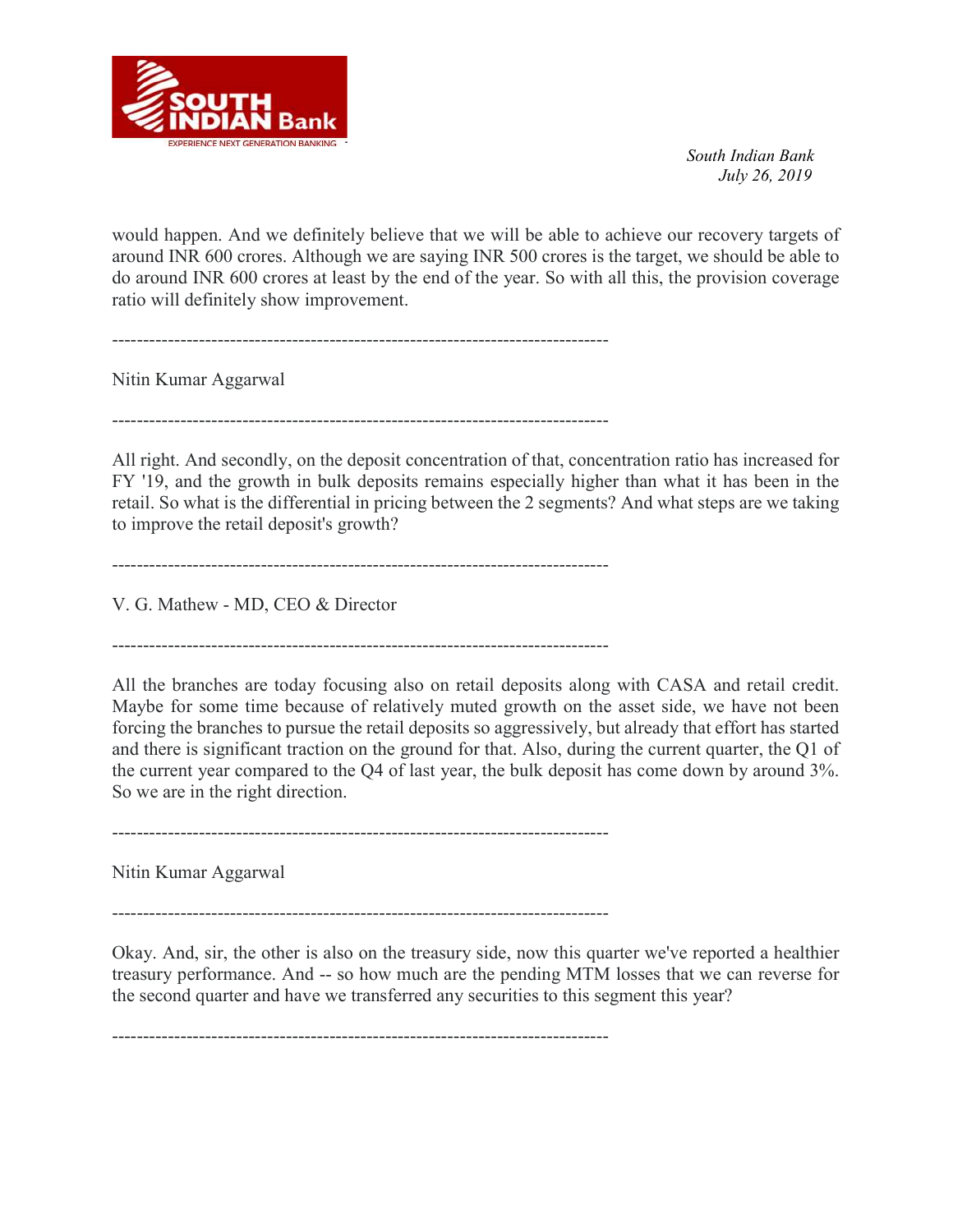

V. G. Mathew - MD, CEO & Director

--------------------------------------------------------------------------------

The AFS segment securities transfer has happened in the first quarter itself. And, presently, there is no NPL losses. From the bond side, it is there. And we have already returned back INR 1 crore during this quarter. And going forward, as we go, the AFS bond portfolio, rates are likely to come down, accordingly, the reverse can happen.

--------------------------------------------------------------------------------

Operator

--------------------------------------------------------------------------------

(Operator Instructions) The next question is from the line of Saket Kapoor from Kapoor and Company.

--------------------------------------------------------------------------------

Saket Kapoor

--------------------------------------------------------------------------------

Sir, firstly, if you could give me a breakup of investment under the 3 categories: AFS, HFT and HTM?

--------------------------------------------------------------------------------

V. G. Mathew - MD, CEO & Director

--------------------------------------------------------------------------------

HTM is for INR 16,467 crores. The AFS is INR 12,213 crores. And HFT is INR 12 crores.

--------------------------------------------------------------------------------

Saket Kapoor

--------------------------------------------------------------------------------

All right, sir. And, sir, for us to see the improvement in NIM, sir, what are the things that are needed to be done? And what should be the -- what should we be the way forward for the remaining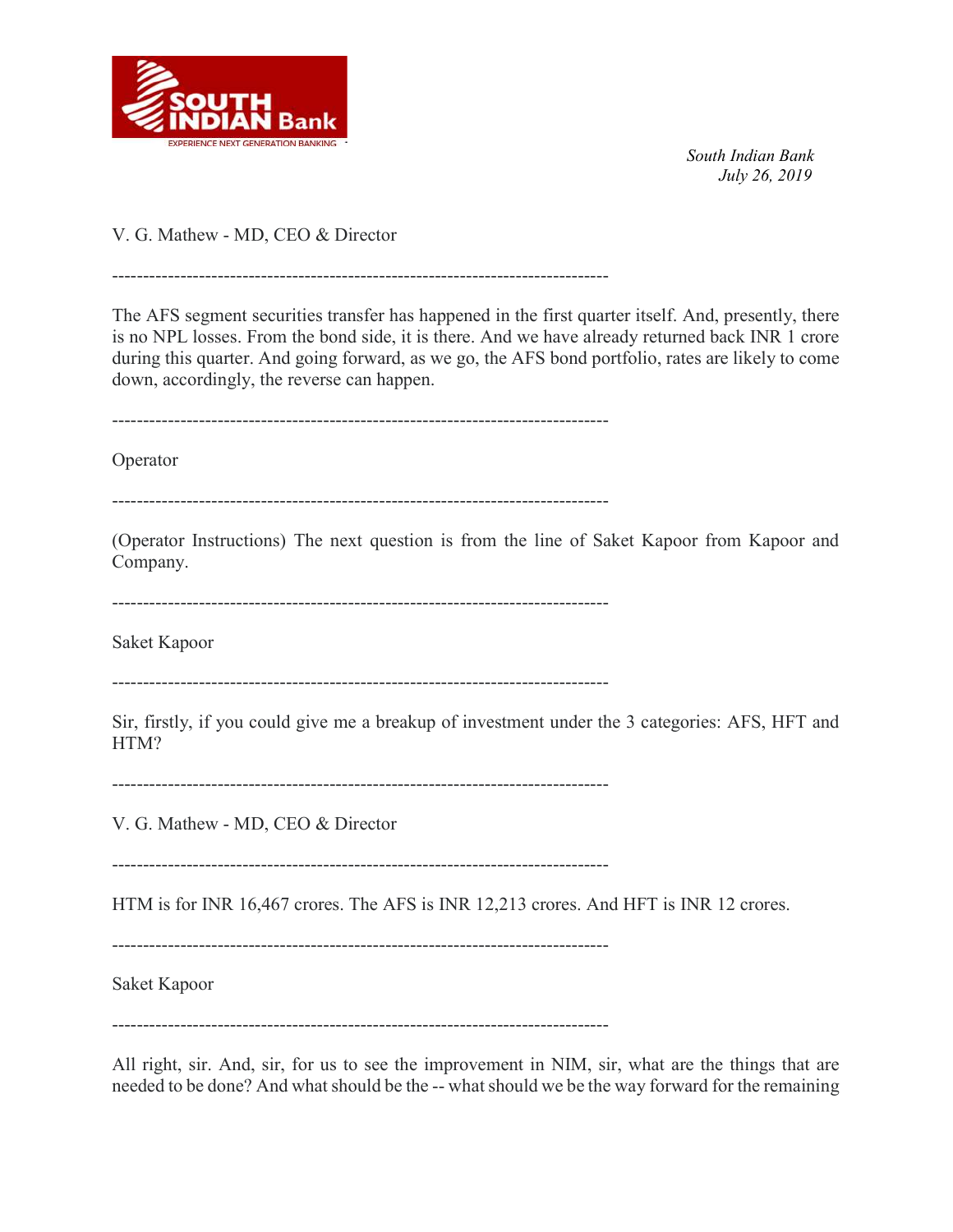

part of this fiscal year? How well are we geared to meet that? And what are you guiding us for that?

--------------------------------------------------------------------------------

V. G. Mathew - MD, CEO & Director

 $-$ 

So NIMs have shown a definite improvement during this quarter over the previous quarter. And going forward, what we are trying to do is to ensure that there is a slightly better pricing on the asset side. As far as the liability side is concerned, yes, there is a great focus on CASA, but I'm not trying to say that the CASA ratio is going to change dramatically over the remaining part of the year, but it is quite possible for us to commit the right pricing on the asset side. We are making a lot of efforts about it. We have centralized the process to make it geared towards that. And the last changes that we have implemented so far because that happens over a period of 1 year, sometimes, because of the base being 1 year MCLR. So we believe that all these efforts should lead to an improvement of around 10 to 15 basis points going forward to the end of the year.

--------------------------------------------------------------------------------

Saket Kapoor

--------------------------------------------------------------------------------

Sir, for this year average, we should expect 2.85% our NIMs? In that vicinity?

--------------------------------------------------------------------------------

V. G. Mathew - MD, CEO & Director

--------------------------------------------------------------------------------

No. Less than that. More like 2.70% - 2.75%.

--------------------------------------------------------------------------------

Saket Kapoor

--------------------------------------------------------------------------------

And like what was the average for last year, sir, March '19?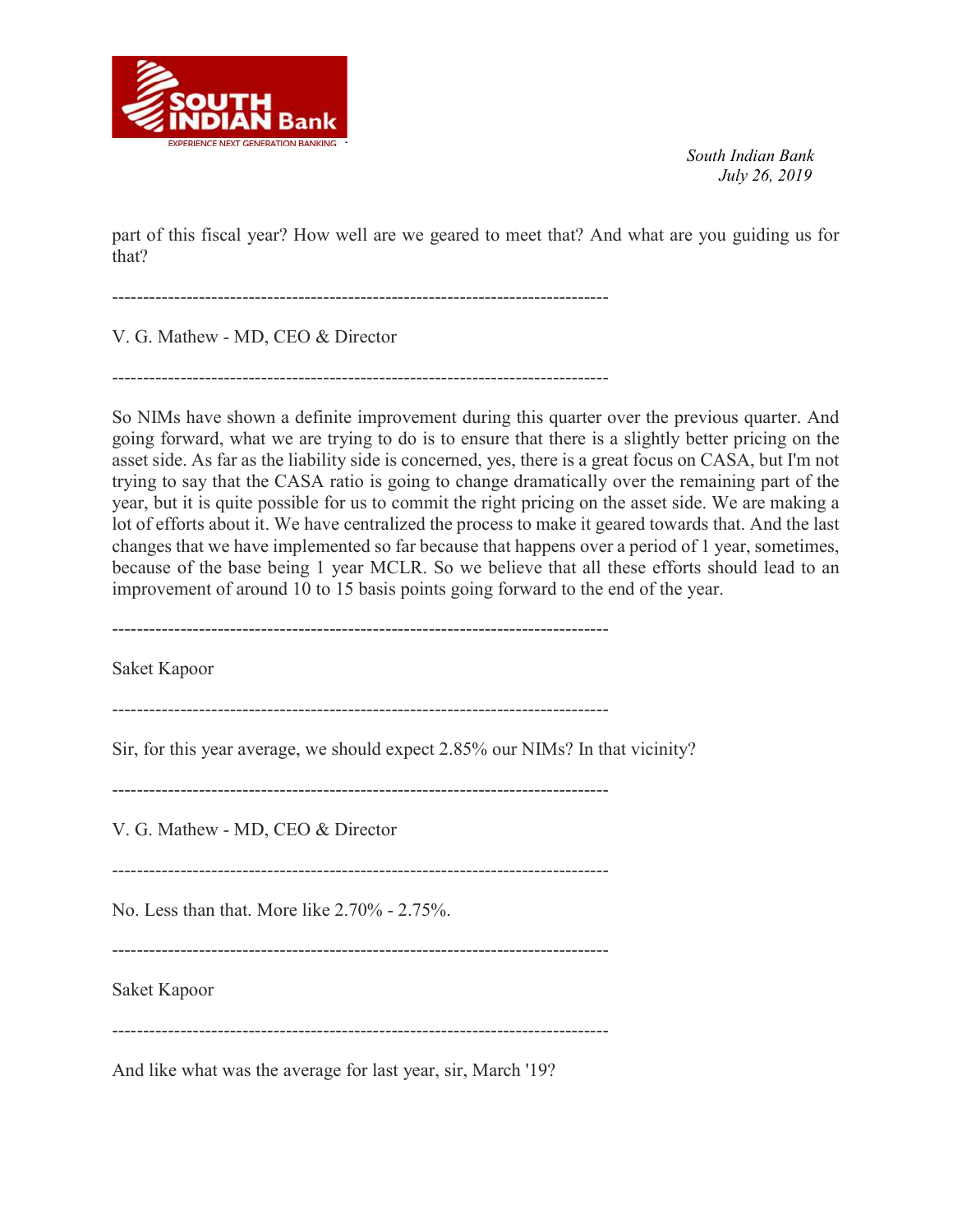

--------------------------------------------------------------------------------

V. G. Mathew - MD, CEO & Director

--------------------------------------------------------------------------------

March 19, we ended at the 2.58%.

--------------------------------------------------------------------------------

Saket Kapoor

--------------------------------------------------------------------------------

Sir, looking at that, if you could give me the slippage and the recovery for this quarter, sir?

--------------------------------------------------------------------------------

V. G. Mathew - MD, CEO & Director

--------------------------------------------------------------------------------

Yes. We had INR 3,132 crores to open the quarter and first slippage was INR 241 crores. Recoveries, cash and upgradation, that is INR 87 crores. Write-offs were 132 crores and, therefore, the total direction is INR 219 crores. Therefore, we have INR 3,154 crores at the end of the year at the end -- at the of the quarter

--------------------------------------------------------------------------------

Saket Kapoor

--------------------------------------------------------------------------------

I missed the last part there. But how much has been the recovery, sir? Total recovery?

--------------------------------------------------------------------------------

V. G. Mathew - MD, CEO & Director

--------------------------------------------------------------------------------

Recoveries -- recovery by way of upgradation and cash recoveries, INR 87 crores.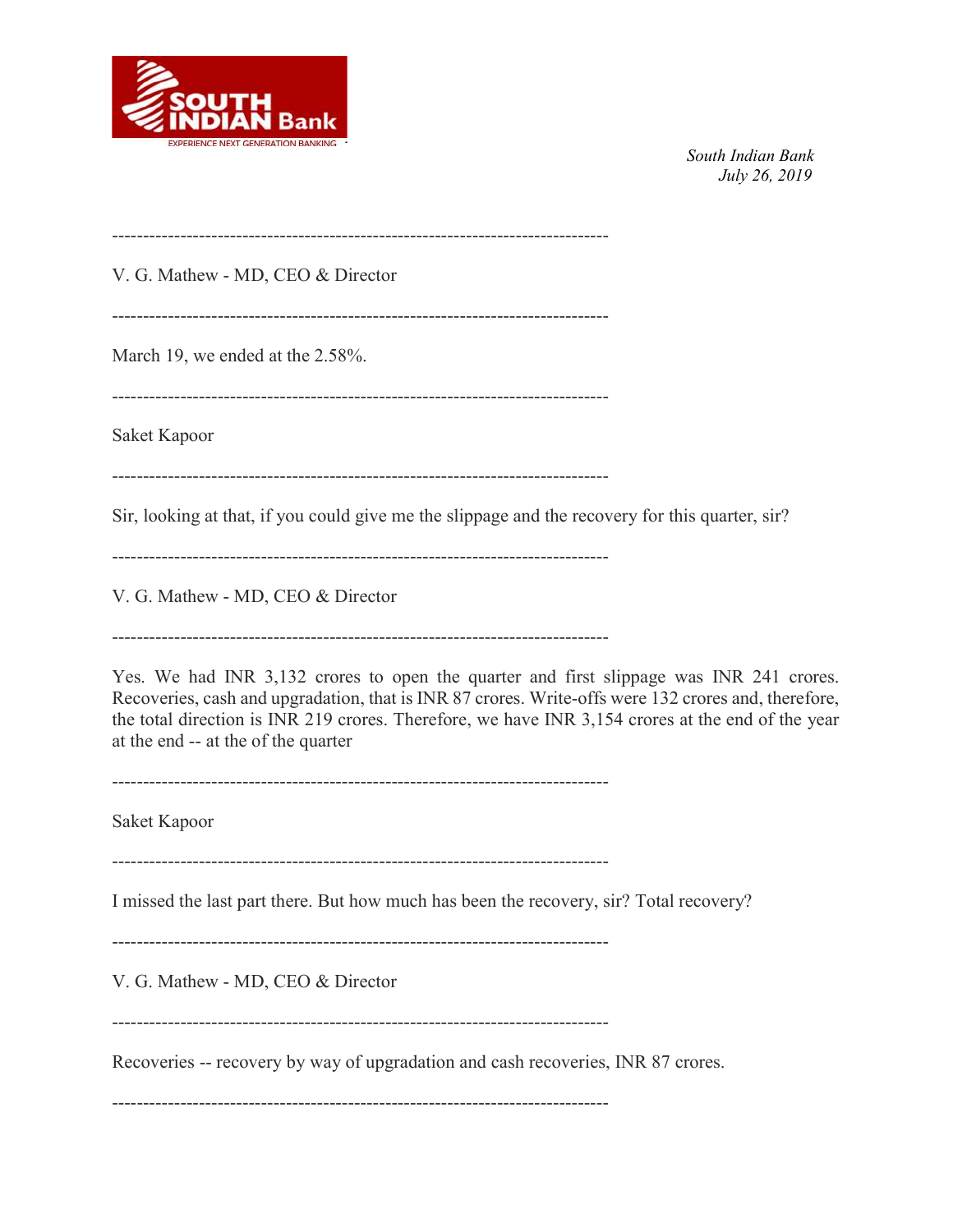

Saket Kapoor -------------------------------------------------------------------------------- INR 87 crores only. -------------------------------------------------------------------------------- V. G. Mathew - MD, CEO & Director -------------------------------------------------------------------------------- Yes. Write-offs are INR 132 crores. -------------------------------------------------------------------------------- Saket Kapoor --------------------------------------------------------------------------------

Okay. And what is our target, sir? What are we exactly looking for the end of the year in terms of both the recovery and the slippage as well? Where likely are we there to end?

--------------------------------------------------------------------------------

V. G. Mathew - MD, CEO & Director

--------------------------------------------------------------------------------

The slippage, as we have mentioned earlier also is that around INR 250 crores per quarter. It's what we have mentioned earlier, also. We hope to remain within that. I won't say that every quarter it will be precisely that number. It could vary here and there. But finally, finally, we should able to remain within the target of around INR 1,000 crores, which is around 50% of what used to be there in the last couple of years at least. So that is what we are looking at, and meanwhile, the recoveries should be at least INR 500 crores, INR 500 crores to INR 600 crores is what we are looking at

--------------------------------------------------------------------------------

Saket Kapoor

--------------------------------------------------------------------------------

And sir, which categories you think the recovery is likely to happen? And -- because, sir, what we are seeing there in the absence of any stimulus package from the government, how well will your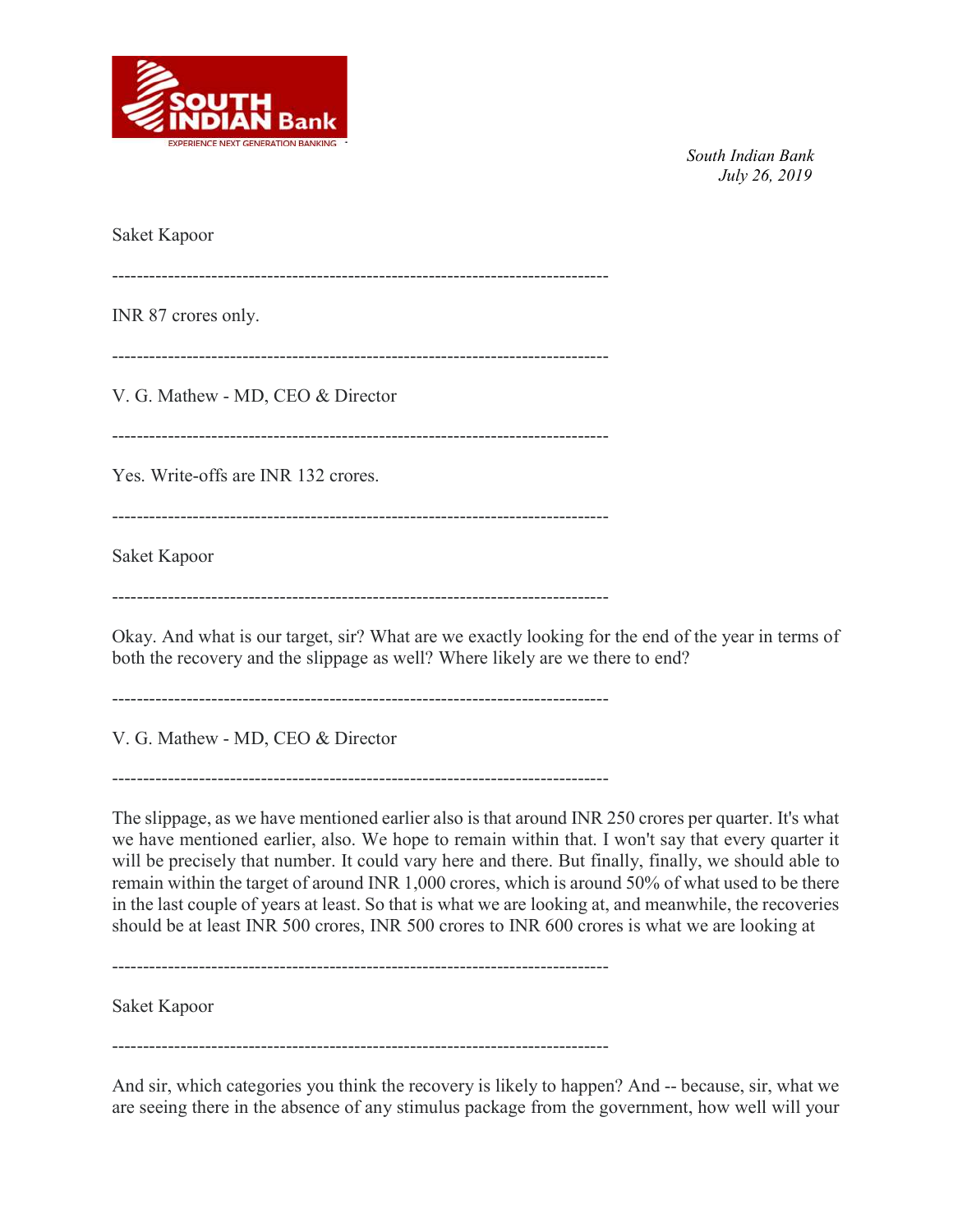

targets will be realistic, sir. If things go the way they are today, how confident are you like in this scenario, the ones -- the targets which you have set out will be met?

--------------------------------------------------------------------------------

V. G. Mathew - MD, CEO & Director

--------------------------------------------------------------------------------

Yes. If you're talking about the slippage, we believe that we are reasonable in that. We have taken up -- that we have with the slippage, then it can come down by 50% as compared to last 2 years. That is what we are looking at, which seems to be moderate, considering that our last corporate issues are by and large over. And when you look at the recoveries, the recoveries because we've got a significant budget in place today, and we are not talking about the very large cases today or the resolutions we'll have to go through, maybe IBC process and processes like that. We are talking about recoveries in agriculture, recoveries in MSME, we are talking about recoveries in personal loan. We have a better system and our recovery targets of INR 500 crores to INR 600 crores is definitely doable.

--------------------------------------------------------------------------------

Saket Kapoor

--------------------------------------------------------------------------------

Sir, last question. In the segmental part, sir, have you find this corporate and the wholesale banking reporting losses of INR 70 crores. So how would you explain which -- any particular account that has gone bad. Can you give us the detail of SMAs, how many since SMAs are we -- additions have been there for this quarter?

--------------------------------------------------------------------------------

V. G. Mathew - MD, CEO & Director

--------------------------------------------------------------------------------

Broadly the corporate loss has gone up because the growth is not there. And the higher provisions on account of the larger number of NPAs, which we had during the previous years, also contributed to that. So now, because of the reduced overall book size, the yield is also less, which disturbs the contribution. And it really is compensated by the increase in profits in the retail segment because of the higher growth there, lesser provisions and a better yield there.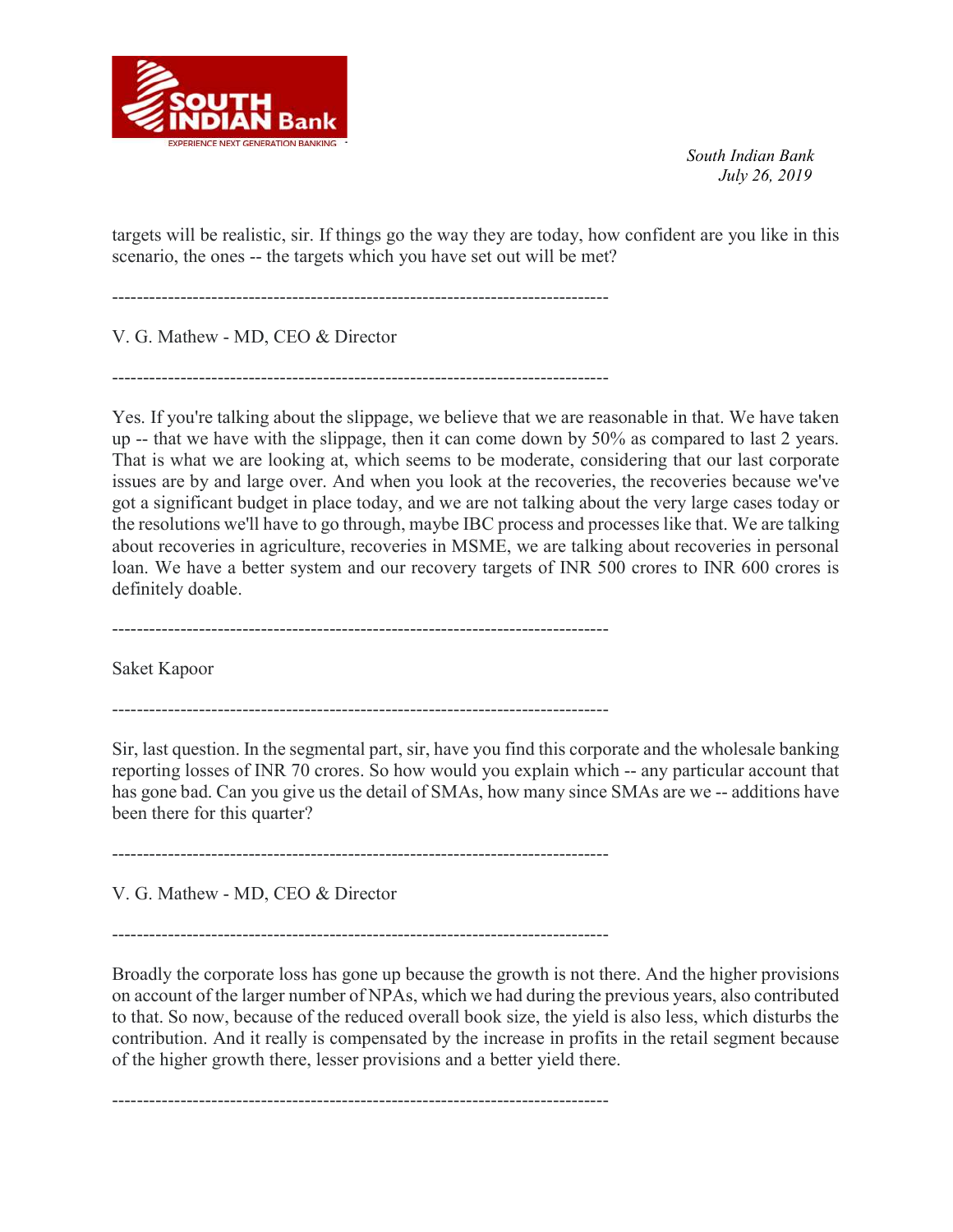

Saket Kapoor

--------------------------------------------------------------------------------

What should be your outlook, sir, for the remaining part of the year? Is it going to worsen up because since our -- or have we done with the provision and also, this is going to remain steady on quarter-over-quarter, how should we work out with a number in the corporate and the wholesale banking segments?

--------------------------------------------------------------------------------

V. G. Mathew - MD, CEO & Director

--------------------------------------------------------------------------------

So the corporate NPAs, I mean, that is -- the significant part of the NPA that we are holding today is coming from the corporate NPA. So obviously, those things -- the resolutions also will take some more time. That's the reason why we've said INR 200 crores would be the credit cost going forward every quarter. So there is no reduction. And again, the point that we must remember is that even with the improvement that has happened, even now, the provision coverage ratio is 45%. So we need to improve there also. So INR 200 crores of credit cost per quarter, we envisaged as we were always mentioning and it will continue.

--------------------------------------------------------------------------------

Saket Kapoor

--------------------------------------------------------------------------------

For the total? I could not get your last point, sir. What should we factor in for the year? And last year it was, I think so, INR 127 crore in totality. This year, we have already done INR 70 crore loss. So what should be the ballpark figure for the full year, sir?

--------------------------------------------------------------------------------

V. G. Mathew - MD, CEO & Director

--------------------------------------------------------------------------------

Overall, what we mentioned is the position. INR 200 crores of credit cost every quarter going forward.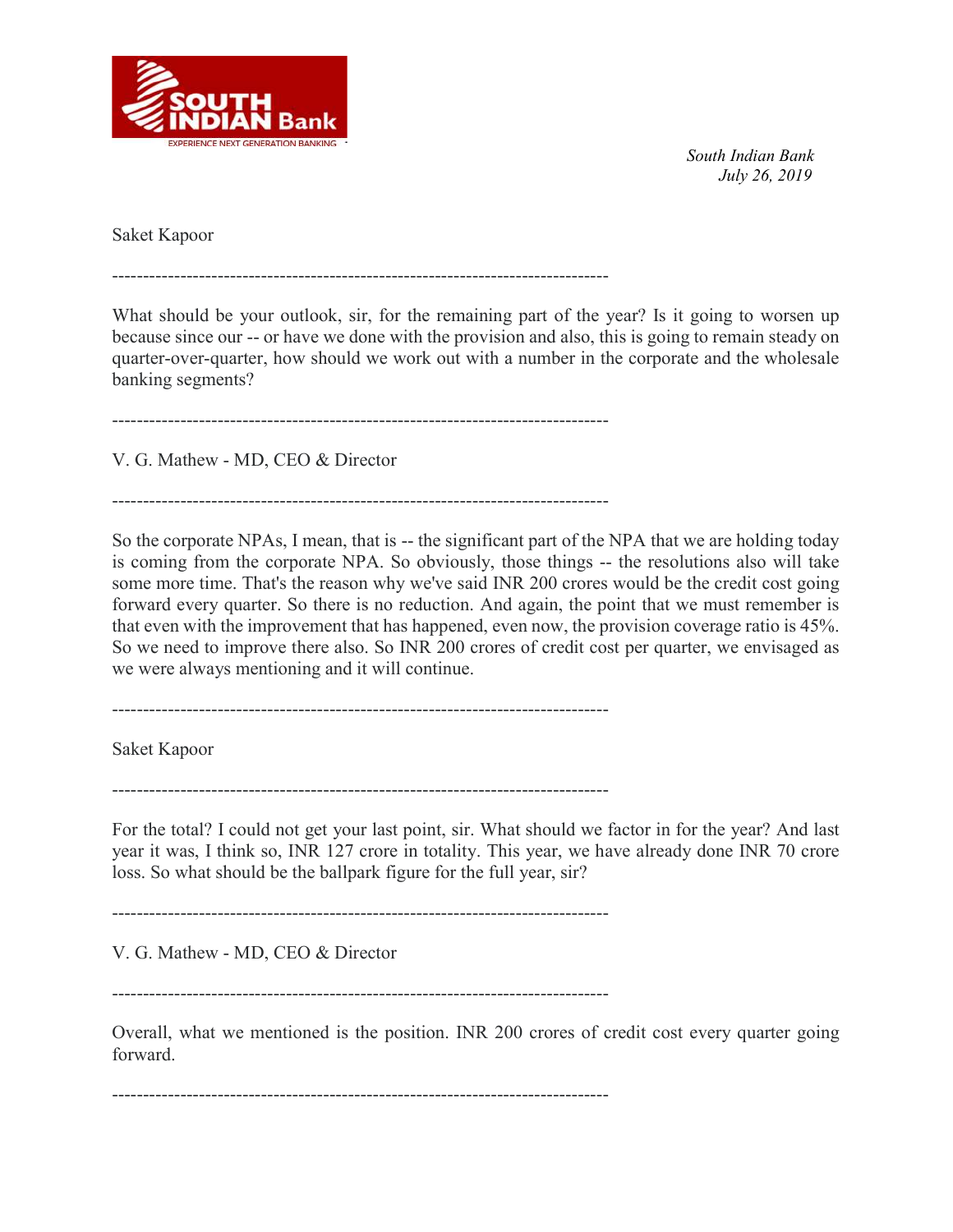

Operator

--------------------------------------------------------------------------------

The next question is from the line of Sachin Kasera from Lucky Investment Managers.

--------------------------------------------------------------------------------

--------------------------------------------------------------------------------

Sachin Kasera

--------------------------------------------------------------------------------

Congratulations for improved numbers. My question was regarding the loan growth, what is the type of loan growth you think we can do? And do we have the capital to make the aspiration that we are looking for the financial year '20?

--------------------------------------------------------------------------------

V. G. Mathew - MD, CEO & Director

Yes. The first part of it, that is the loan growth is very strong in the retail and pretty decent in the MSME and agri levels. We're talking about overall 25%, and 14% and 14% respectively. So these are comfortable levels. But on the corporate side, as we have always been mentioning, the growth will be muted. It grew Y-o-Y just about 3%. Going forward, also the current environment for us, the growth will be fairly muted. Overall therefore, the growth will be more like 15% to 18% for the year. Now the second part of the question, do we need capital? We might. And we have already taken the approval of the shareholders for a dilution of 30 crore shares, and also for raising 500 crores of bonds. I'm sure these efforts are quite enough to meet any requirements of the capital for the growth support going forward.

-------------------------------------------------------------------------------

Sachin Kasera

--------------------------------------------------------------------------------

Yes. But sir, today, our stock prices at 0.4x the book value. So at this juncture, do you think it will not be dilutive to the existing shareholder?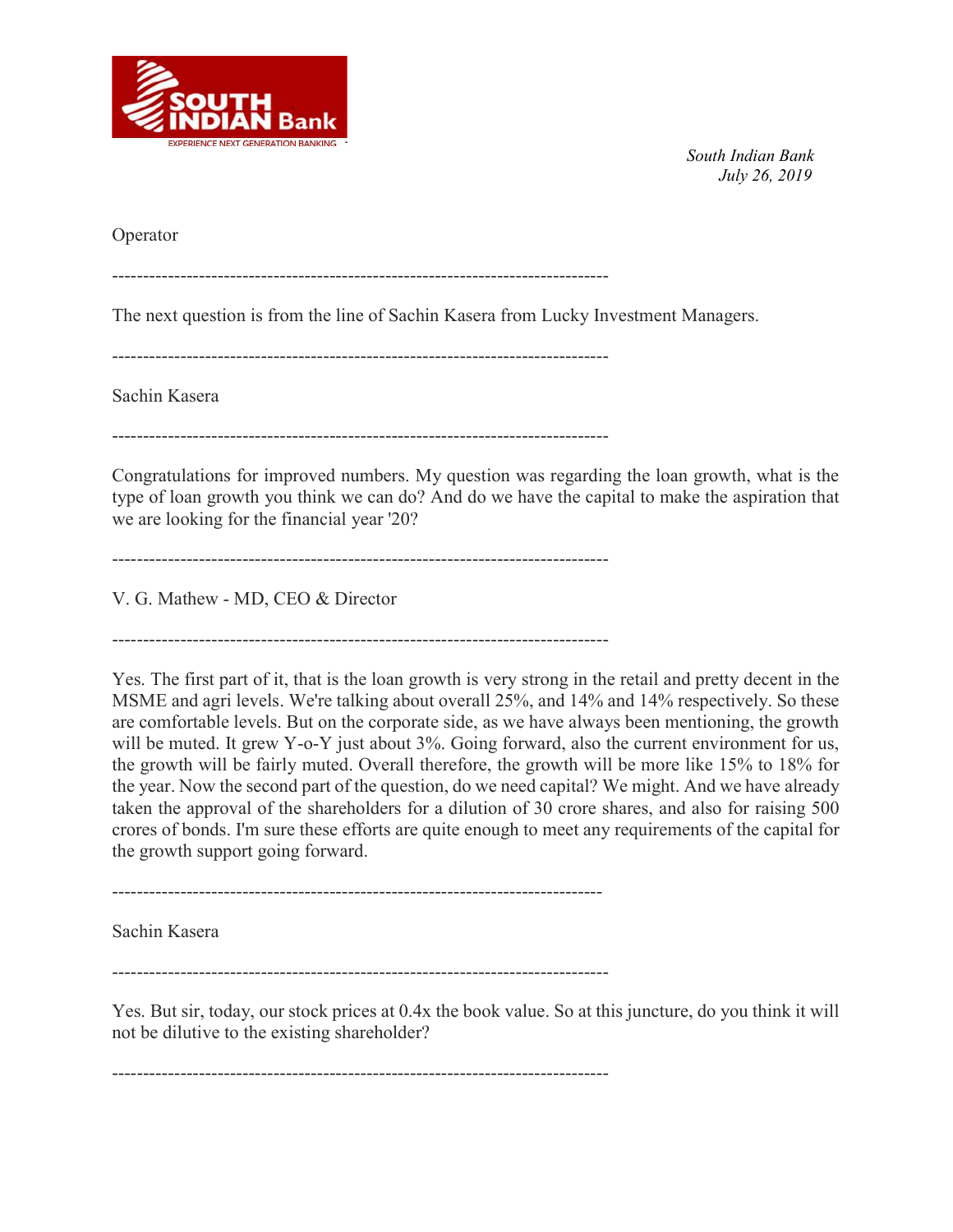

V. G. Mathew - MD, CEO & Director

--------------------------------------------------------------------------------

Yes. We will look at all options, and we'll find out what is the best way of timely deal it. We have been able to maintain the growth. And also, year-end reasonable profit and also ploughed back a reasonable number over the last 2, 3 years -- 3, 4 years, and we believe we will continue to do that.

--------------------------------------------------------------------------------

Sachin Kasera

--------------------------------------------------------------------------------

Okay. And my next question is regarding the provision on those security receipts. What is the status on that? And does your credit cost of INR 200 crores per quarter include any more provisions we may have to do on our securities portfolio?

--------------------------------------------------------------------------------

V. G. Mathew - MD, CEO & Director

--------------------------------------------------------------------------------

No. It does not include. The INR 200 crores is the sum as in our view, more or less, is required for the stressed assets because we do not know when a particular resolution happens under an IBC. It can happen suddenly, and if there is a write-down, which we expect to be there then we have to do that. So obviously, there is certain amount of uncertainty about the credit cost going forward. So we have put INR 200 crores as the normal one and that will be needed every quarter. And that does not cover the possible and probable incidence of provision coming out of any dilution in the net asset to value deal, yes.

--------------------------------------------------------------------------------

Sachin Kasera

--------------------------------------------------------------------------------

So, sir, what is your sense, how much more will we need to provide most likely for the portfolio for a full year?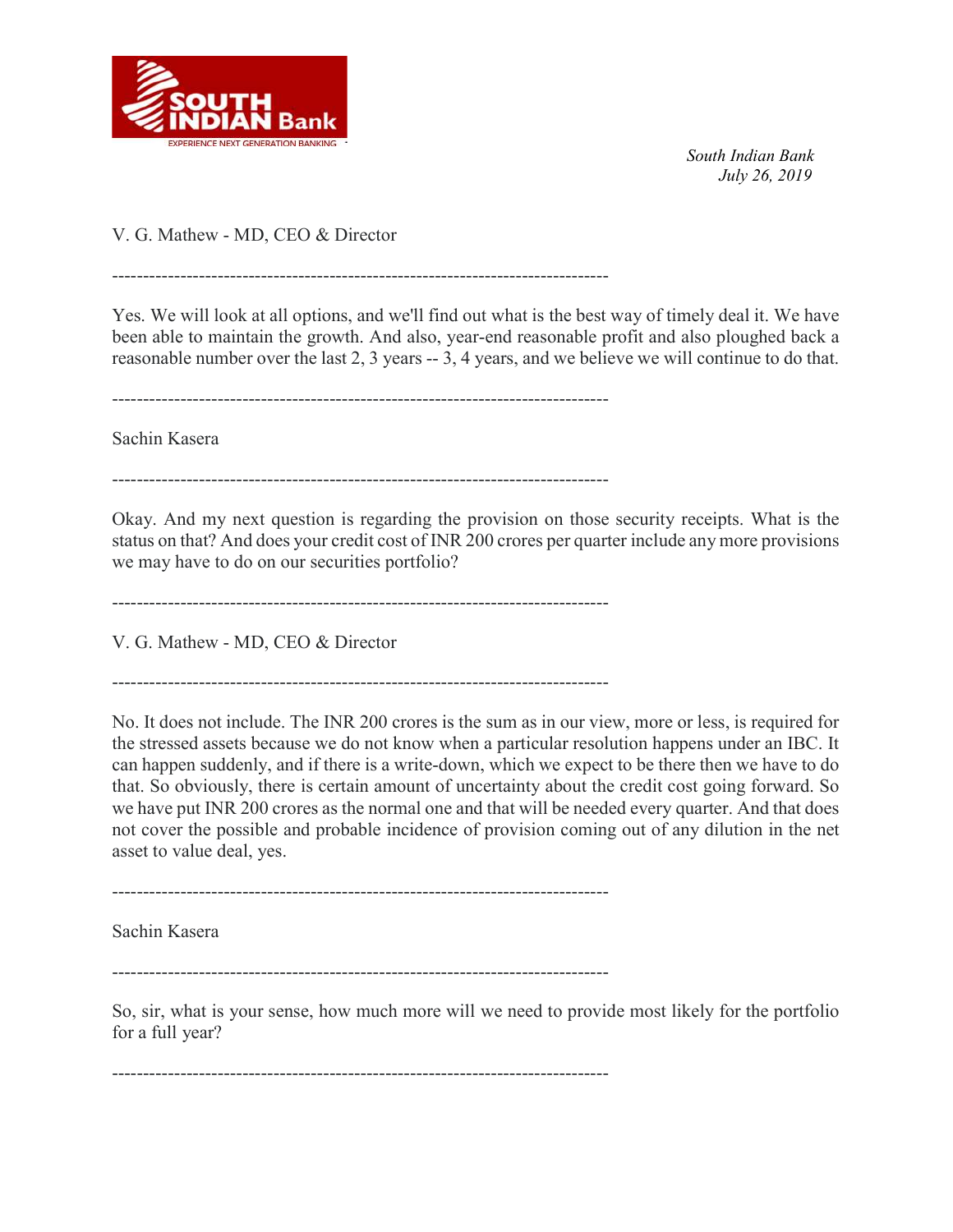

V. G. Mathew - MD, CEO & Director

In my view, basically, we are only talking about 1 particular tranche. Others are not giving any trouble at all. That particular tranche, which is sold out to March 2017 was INR 1,776 crores. Of which, about 10, 11 are large and all the rest are good cases where significant amount of collateral security is available, maybe in some case, more than 100%. So obviously it all depends on how efficiently the collection happens and all those things and how the rating agencies look at it. But then again, it would matter that issue is with the rating agencies and they review this portfolio every 6 months and, therefore, we are not able to say very precisely what will be the case. But we hope that doesn't happen.

--------------------------------------------------------------------------------

--------------------------------------------------------------------------------

Operator

--------------------------------------------------------------------------------

The next question is from the line of Rohan Mandora from Equirus Securities.

--------------------------------------------------------------------------------

Rohan Mandora, Equirus Securities Private Limited

--------------------------------------------------------------------------------

Can we see -- around your retail products, we are seeing a 5% to 6% sequential growth in the last 2, 3 quarters. So I just wanted to understand, like, how is it (inaudible) power that we have across the segments? And secondly, if you could comment, within the MSME space, that who are -- we are having, how is the business environment and the liquidity situation?

--------------------------------------------------------------------------------

V. G. Mathew - MD, CEO & Director

--------------------------------------------------------------------------------

Yes. On the retail side, the growth is coming more -- I mean, our focus is also more on the home loans, mortgages and also, auto loans and gold. Now we have absolutely no difficulty, I mean, if gold grows significantly, and we are able to get a pricing in the range of around 10%. But we are not able to get that at the moment, it's the truth. We are short 10% when it comes to gold. And partially because this gold is also used for agri. So obviously, we are not getting a great pricing on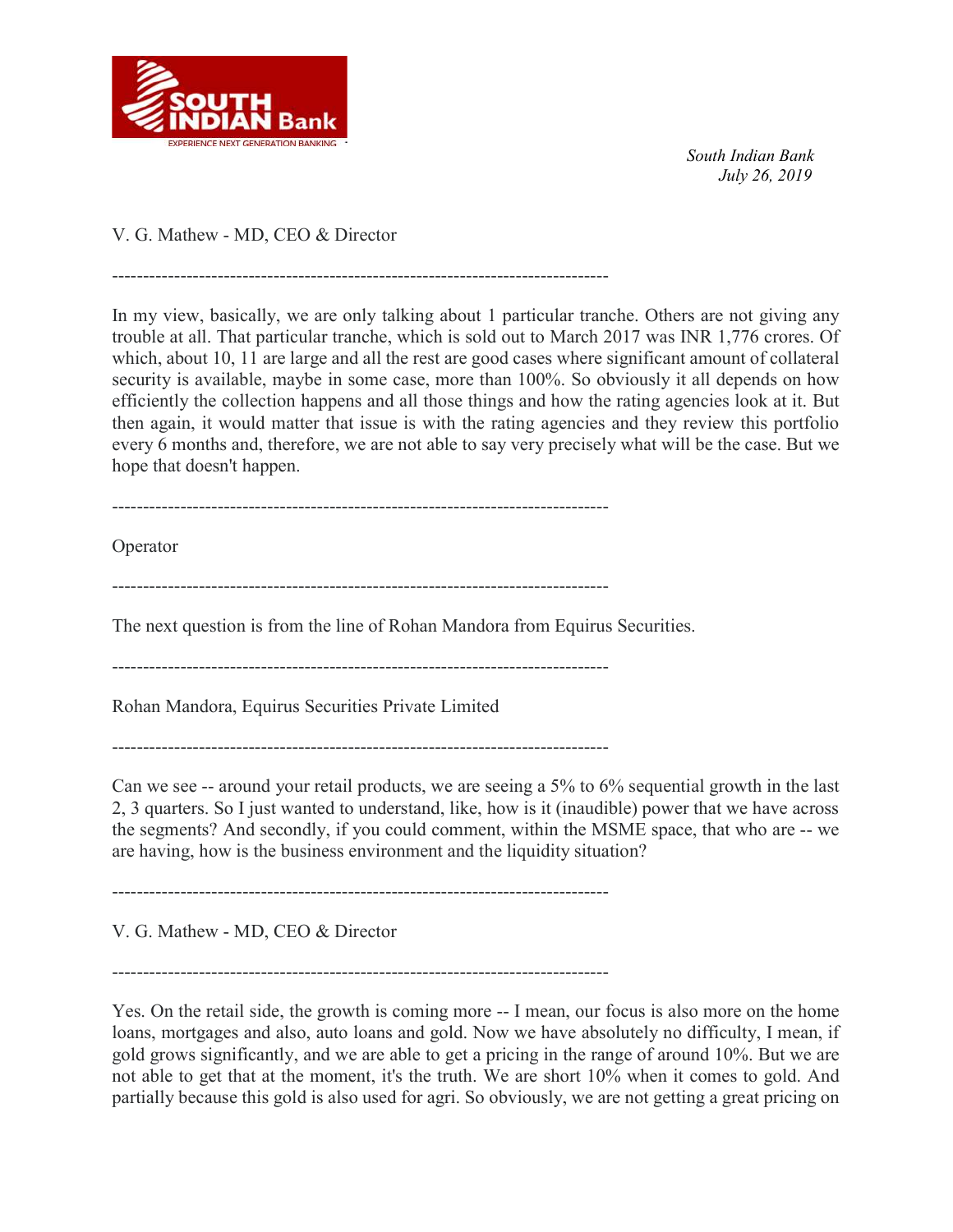

that. As far as home loans and auto loans are concerned, they are not really highly supportive of NIM, but we are getting something very close to our MCLR. The MSME is giving it around - giving us around 10.25% and yes, that is the best segment at the moment.

But as you are asking the second part of the question, yes, MSMEs are also very cautious because of the overall liquidity strain in the market. We are also a little careful about it, but there are enough opportunities for us to work with our traditional customers in Kerala and in South India as well as in some of the geographies where we have been working for a very long time, like Ahmedabad or Mumbai or Kolkata or Delhi. So these are the areas in which we are trying to do, and we are cautious about it, careful about it, and we are also serious about collecting collateral security in most of the cases.

--------------------------------------------------------------------------------

Rohan Mandora, Equirus Securities Private Limited, Research Division - Analyst

--------------------------------------------------------------------------------

And, sir, any watch-list that we have on the corporate side right now, where we can -- it could be within the next 12 months?

--------------------------------------------------------------------------------

V. G. Mathew - MD, CEO & Director

--------------------------------------------------------------------------------

At the moment, we have not mentioned 1 or 2 accounts in which they are talking about us having stress as they are also trying to  $-$  i.e. their management is also trying to find resolutions, and we have been talking about those accounts. So that's about all. Otherwise, there is more specific watch list as such we are mentioning now.

--------------------------------------------------------------------------------

Operator

--------------------------------------------------------------------------------

The next question is from the line of Sapna Laha from Bajaj Holdings. Please go ahead.

--------------------------------------------------------------------------------

Sapna Laha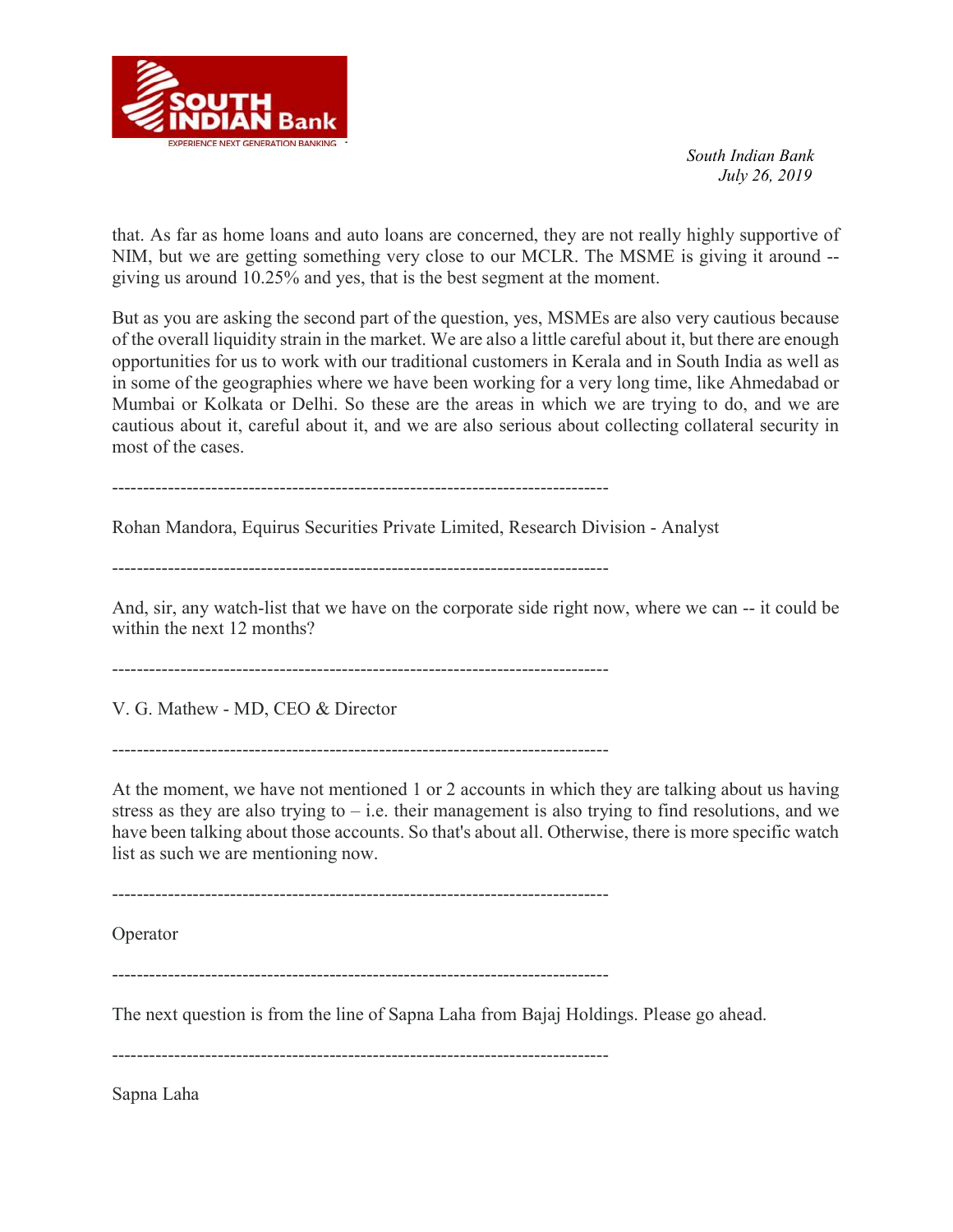

--------------------------------------------------------------------------------

Sir, you are guiding NIM's improvement to 2.7% to 2.75%. What will be the levers for the same?

--------------------------------------------------------------------------------

V. G. Mathew - MD, CEO & Director

--------------------------------------------------------------------------------

Basically, we need to achieve superior pricing on the loan side. That is the only thing. There are no other major levers because I do not expect the CASA ratio to change immediately.

And of course, one more advantage is, going forward, we hope that we don't have the kind of write-downs in interest income that kept on happening in the last several quarters.

--------------------------------------------------------------------------------

Sapna Laha

--------------------------------------------------------------------------------

Sir, when do you plan to raise equity?

--------------------------------------------------------------------------------

V. G. Mathew - MD, CEO & Director

--------------------------------------------------------------------------------

We would definitely need to do it during this year, maybe in the second half. We have not decided precisely what we would do. We have all the options available to us. The shareholders have given us approval for equity as well as Tier 2 bonds etc. So we will evaluate what's the best way of doing it.

--------------------------------------------------------------------------------

Sapna Laha

--------------------------------------------------------------------------------

Sir, Tier 2 bonds INR 500 crore approval, you have already raised INR 250 crores, right?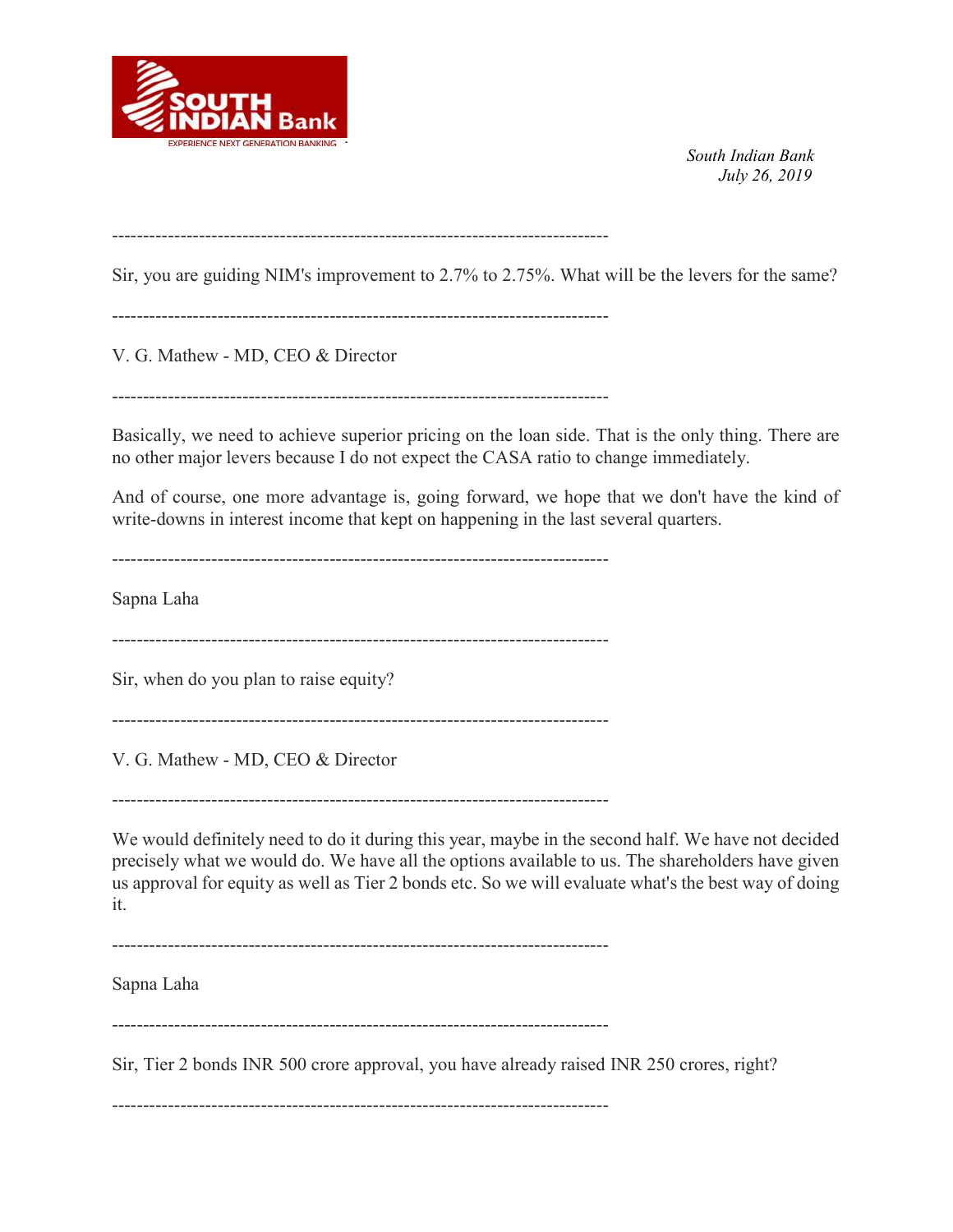

V. G. Mathew - MD, CEO & Director

We raised INR 250 crores at that particular point of time. But the pricing was certainly not the very best, and so obviously, we did not raise the remaining part, and that is already finished. But we have taken further approval this year for INR 500 crores.

--------------------------------------------------------------------------------

-------------------------------------------------------------------------------- Sapna Laha -------------------------------------------------------------------------------- Further for INR 500 crores? -------------------------------------------------------------------------------- V. G. Mathew - MD, CEO & Director -------------------------------------------------------------------------------- Yes. Yes. Right. -------------------------------------------------------------------------------- Sapna Laha -------------------------------------------------------------------------------- So it will be INR 500 crores plus INR 250 or only INR 500 crores? -------------------------------------------------------------------------------- V. G. Mathew - MD, CEO & Director

--------------------------------------------------------------------------------

No, no. INR 250 crores is already lapsed because the AGM is already over now. So the previous one is already lapsed.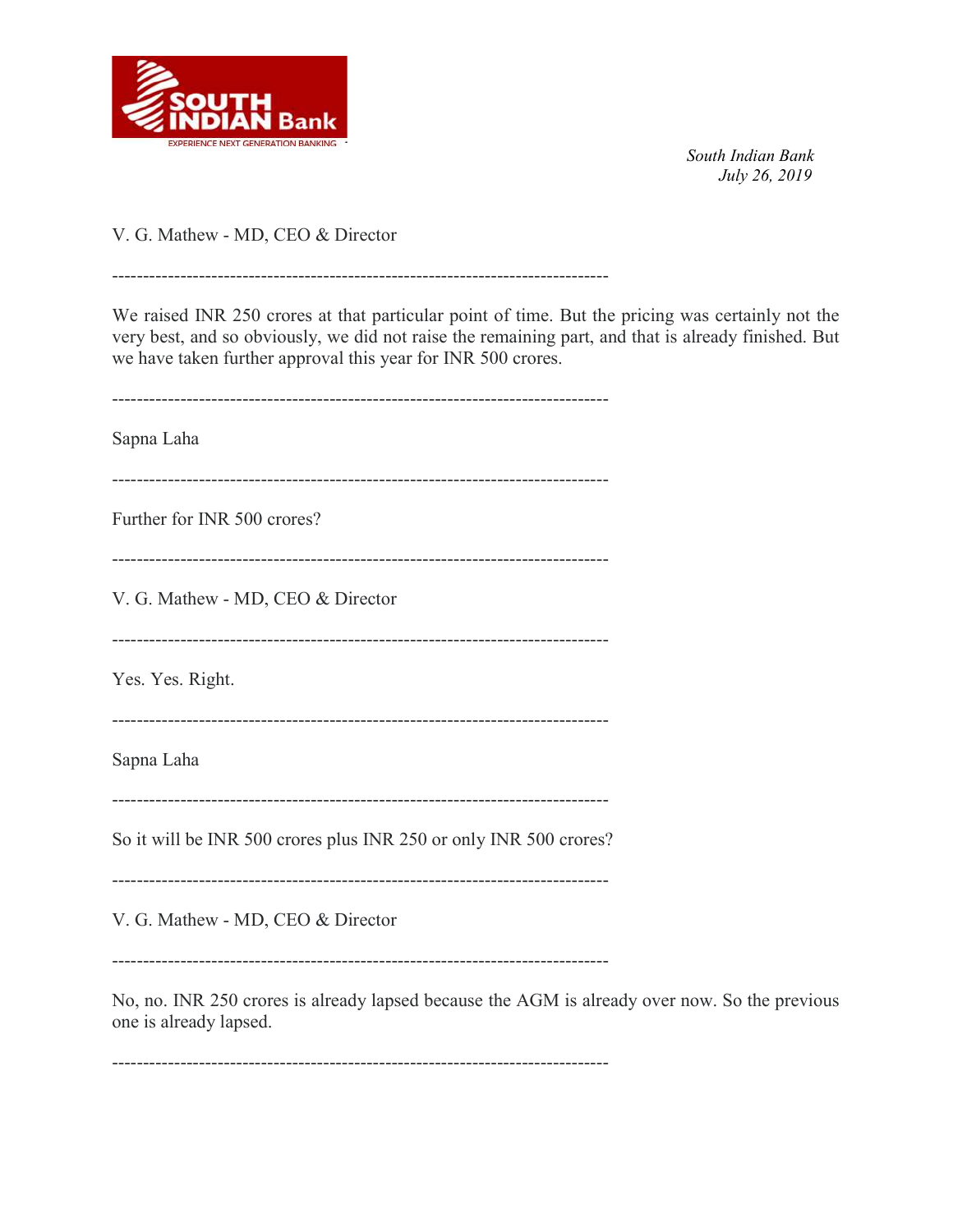

Operator

--------------------------------------------------------------------------------

The next question is from the line of Rakesh Kumar from Elara Capital.

--------------------------------------------------------------------------------

Rakesh Kumar, Elara Securities (India) Private Limited

--------------------------------------------------------------------------------

2 questions. Firstly, on this moratorium, which was given post Kerala flood, what is the status on the same right now? And secondly, how the retail loan is doing there? And how the remittance business is doing there?

--------------------------------------------------------------------------------

V. G. Mathew - MD, CEO & Director

--------------------------------------------------------------------------------

The moratorium is currently available up to December 31.

--------------------------------------------------------------------------------

Rakesh Kumar, Elara Securities (India) Private Limited

--------------------------------------------------------------------------------

And thereafter? Now, like, is there any request -- what is happening on the loan side? So is there any request for the extension of the same?

--------------------------------------------------------------------------------

V. G. Mathew - MD, CEO & Director

--------------------------------------------------------------------------------

No, that is not there at the moment. There is an informal request that up to  $31<sup>st</sup>$  December no corrective action should be taken. So that's about all. But apart from that, there is no other implications for that. In terms of loan request, yes, it is coming up reasonably. We are also careful. As I mentioned, everything is under centralized environment. So obviously, sanctions are being exercised with great care. What was the third part?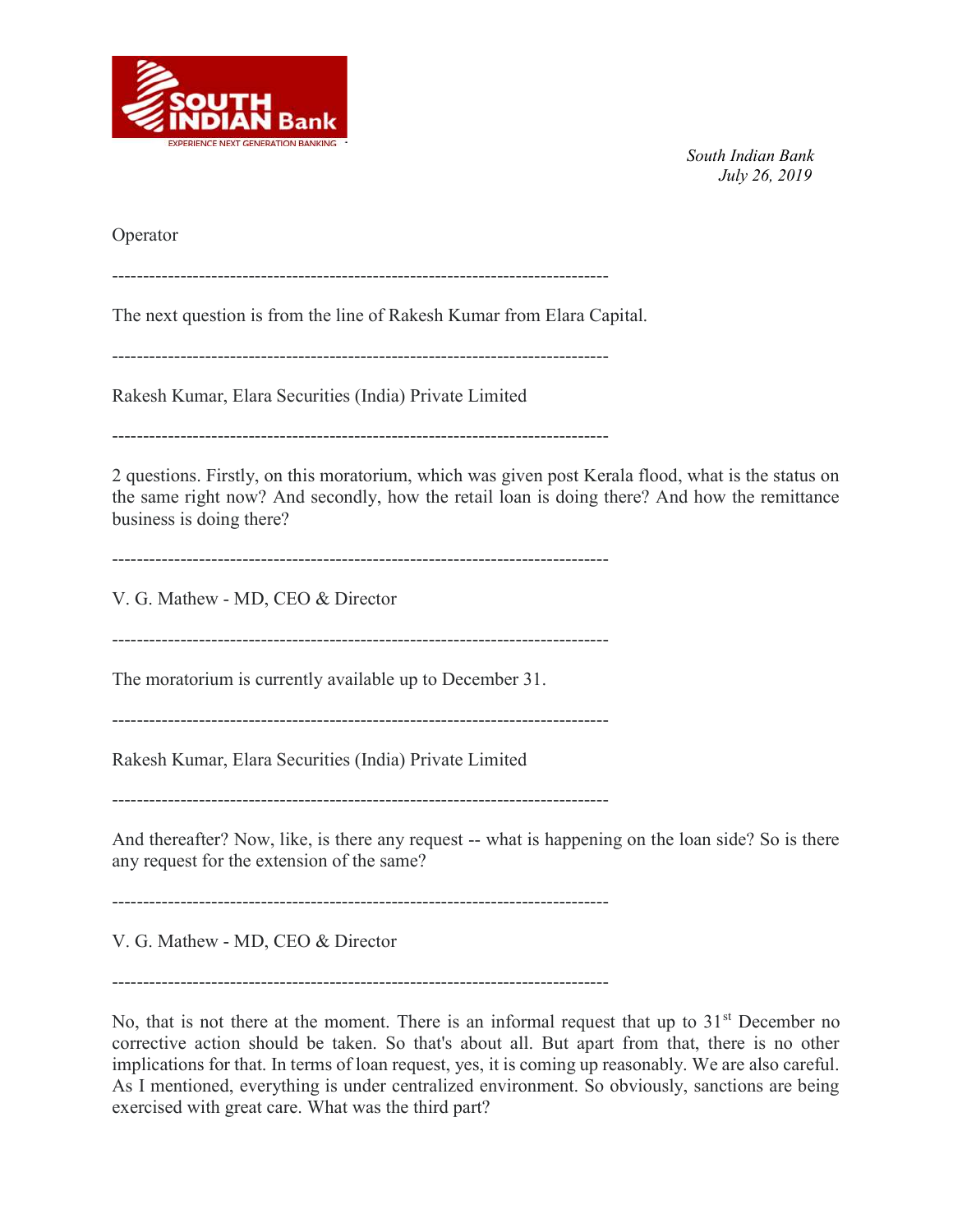

--------------------------------------------------------------------------------

Rakesh Kumar, Elara Securities (India) Private Limited

--------------------------------------------------------------------------------

Sir, retail loan growth in the Kerala state and remittance.

--------------------------------------------------------------------------------

V. G. Mathew - MD, CEO & Director

--------------------------------------------------------------------------------

Remittance, you would like to talk about? So fairly -- I mean there is a small moderation in that. But at the same time, the fact remains that our total portfolio, the total NRI deposits, they continue to be almost 27% of the total deposits, both are growing, deposits, NRI deposits as well as regular deposits are growing steadily. And since, we are able to maintain the preponderance of NRI deposits in the same manner as earlier.

--------------------------------------------------------------------------------

Operator

--------------------------------------------------------------------------------

The next question is from the line of Jai Mundhra from B&K Securities.

--------------------------------------------------------------------------------

Jai Mundhra, Batlivala & Karani Securities India Pvt. Ltd.

--------------------------------------------------------------------------------

First question is, sir, you hinted about the weak accounts, some of them, which are being talked about in the media. Can you sort of quantify the exposure there?

--------------------------------------------------------------------------------

V. G. Mathew - MD, CEO & Director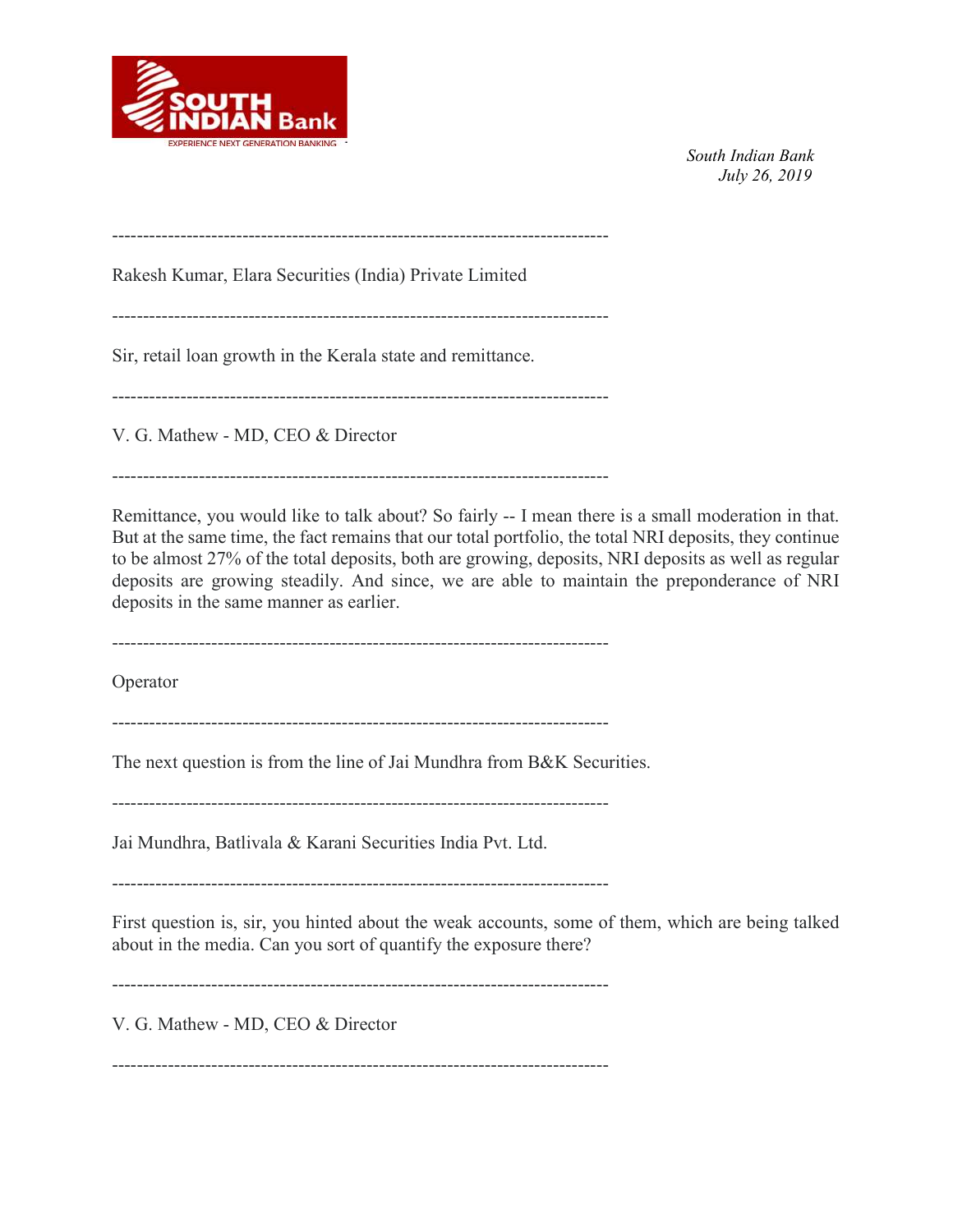

In housing finance company, I think we had indicated something like INR 150 crores kind of exposure, yes. That's about all.

-------------------------------------------------------------------------------- Jai Mundhra, Batlivala & Karani Securities India Pvt. Ltd. -------------------------------------------------------------------------------- That is only one account, right? -------------------------------------------------------------------------------- V. G. Mathew - MD, CEO & Director -------------------------------------------------------------------------------- It is. Yes. -------------------------------------------------------------------------------- Operator -------------------------------------------------------------------------------- The next question is from the line of Kunal Shah from Edelweiss Securities. -------------------------------------------------------------------------------- Kunal Shah, Edelweiss Securities Ltd. --------------------------------------------------------------------------------

So on the corporate book, when we look at BBB and less than BBB, that's sort of like 27% plus. So how do we see the behaviour of that in terms of these hindered advances? Do we see any risk out there because that proportion is quite higher? So -- and if any colour if you can give in terms of which sectors would this be concentrated in?

--------------------------------------------------------------------------------

V. G. Mathew - MD, CEO & Director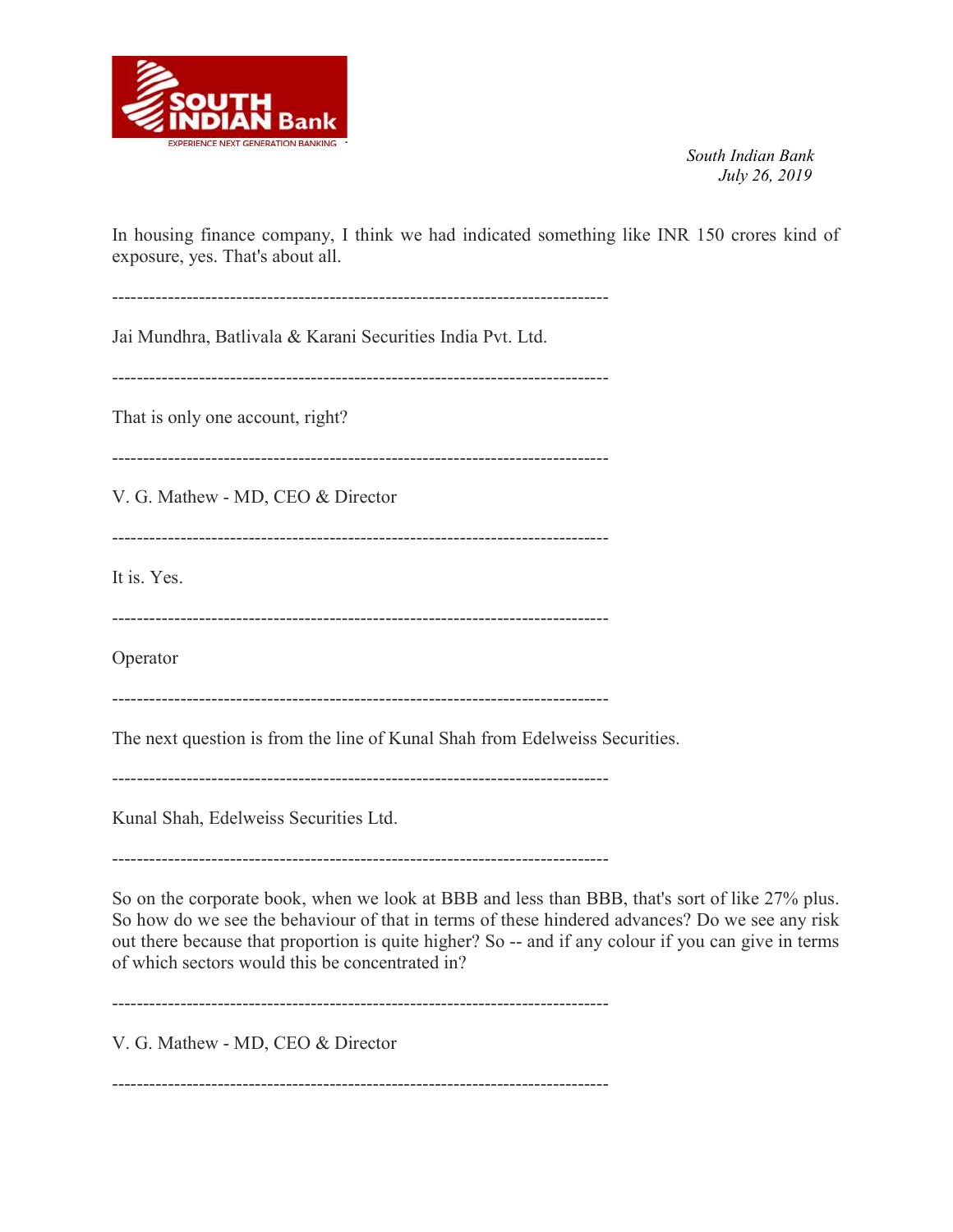

Sure, we think we can do that. I think it's around 8% is what I recollect that is less than BBB. And the more important thing about that is none of those accounts, there is no account which is above INR 100 crores, which is in either SMA-1 or SMA-2.

--------------------------------------------------------------------------------

Kunal Shah, Edelweiss Securities Ltd.

--------------------------------------------------------------------------------

Okay. But in terms of the sectors, if you can say at least for our...

--------------------------------------------------------------------------------

V. G. Mathew - MD, CEO & Director

--------------------------------------------------------------------------------

Sectors, the sectors are typically one, of course, is an NBFC -- is an HFC, one. Maybe others are textile, manufacturing, and hospitality. Yes, these are the areas.

--------------------------------------------------------------------------------

Kunal Shah, Edelweiss Securities Ltd.

--------------------------------------------------------------------------------

And the other 20%, which is there in BBB?

--------------------------------------------------------------------------------

V. G. Mathew - MD, CEO & Director

--------------------------------------------------------------------------------

BBB, again, as I mentioned, the INR 100 crores and above, we don't have a single issue about those cases. And we can also give you some details about, okay, the BB external rating accounts, I think, it is a diversified industry, another one is an airport, the third one is in the hospitality. None of these cases, we expect any problems at all. And others are, as I mentioned, yes, there is one HFC. I think they are trying to resolve the problem. And others are, as mentioned, the textile and other sectors.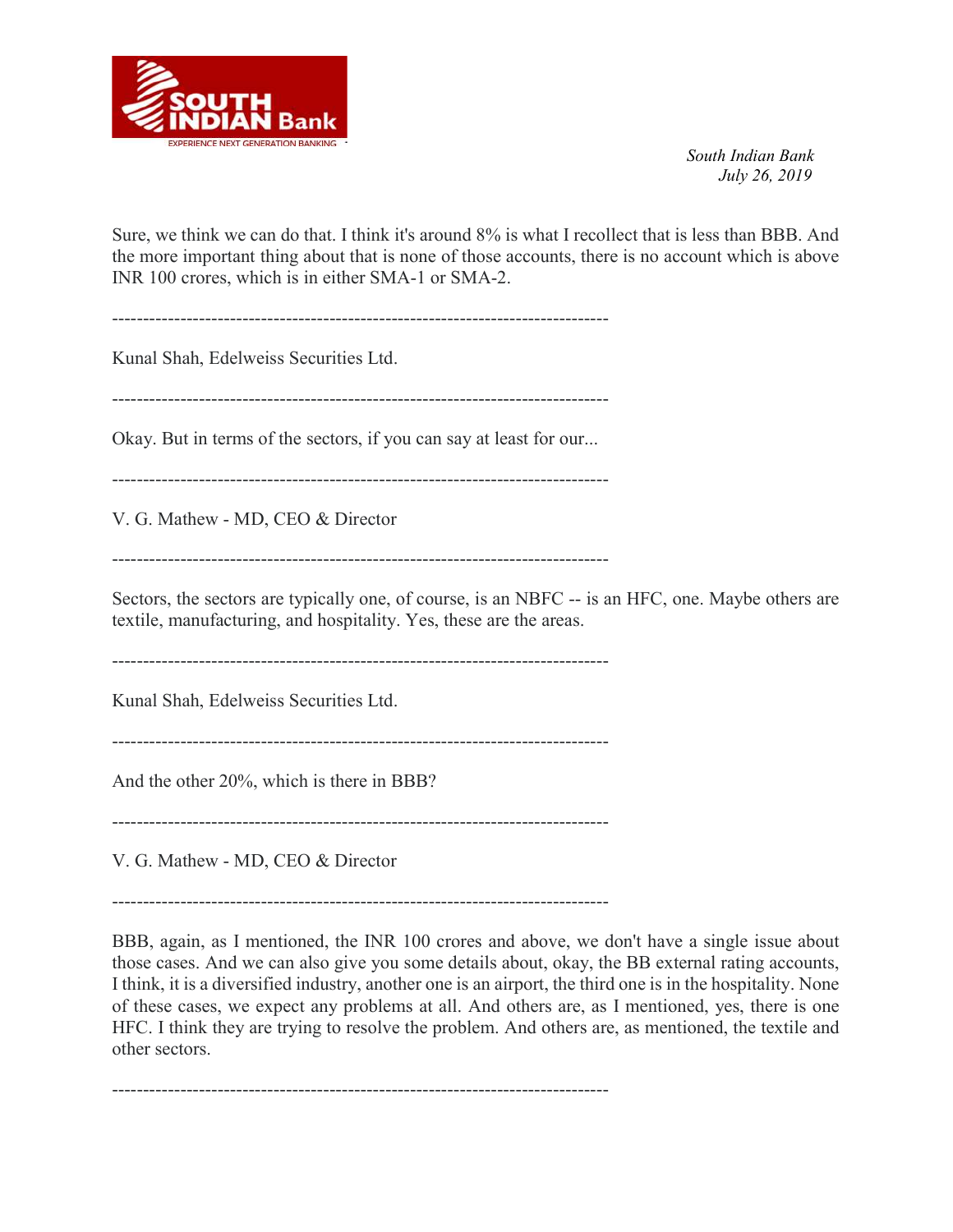

Kunal Shah, Edelweiss Securities Ltd.

--------------------------------------------------------------------------------

Okay. And sorry, if -- I don't know if that was answered. But what's the SMA-2 portfolio as of now? What is the proportion in SMA-2?

--------------------------------------------------------------------------------

V. G. Mathew - MD, CEO & Director

--------------------------------------------------------------------------------

Yes, I think it is -- that increased slightly as compared to last year, hiking from 1.7%, it has gone to 2.65%.

--------------------------------------------------------------------------------

Kunal Shah, Edelweiss Securities Ltd.

--------------------------------------------------------------------------------

2.65% is the SMA-2, overall.

--------------------------------------------------------------------------------

V. G. Mathew - MD, CEO & Director

--------------------------------------------------------------------------------

SMA-2, overall SMA-2.

--------------------------------------------------------------------------------

Kunal Shah, Edelweiss Securities Ltd.

--------------------------------------------------------------------------------

Okay. And in terms of retail, when I look at it, it's like LAP which has grown from almost INR 3,000-odd crores to INR 4,100 crores in one year. But at the same point in time, maybe the business loans are slightly off. Now so this entire LAP, so what is the profile of the customers. I think on the business side, you highlighted on the SME, we are slightly maybe conservative, but the LAP is growing by more than 50-odd percent. So what would be the...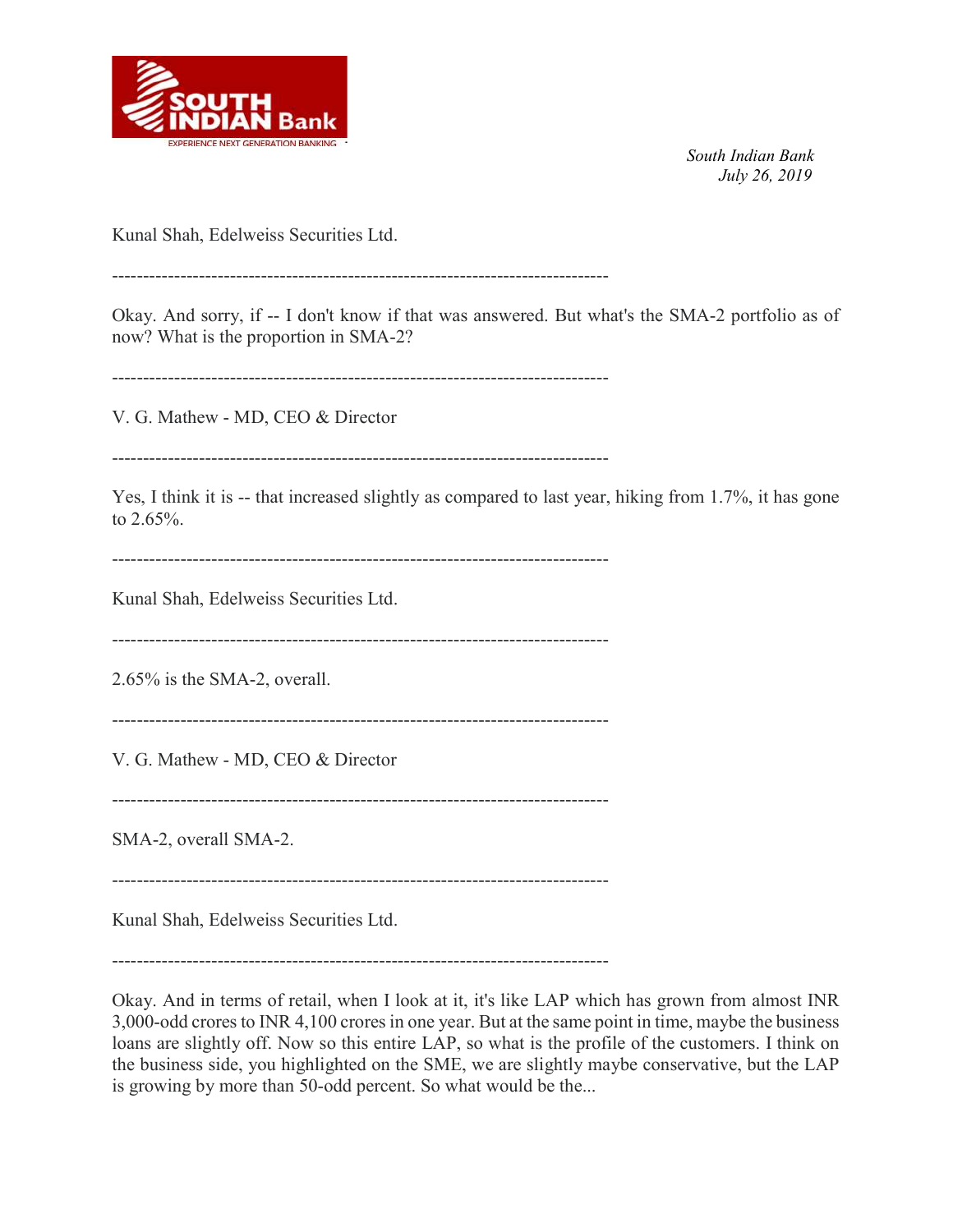

--------------------------------------------------------------------------------

V. G. Mathew - MD, CEO & Director

The LAP loans are significantly sourced from existing customers, number one. Number two, the entire sourcing is done by our own staff. Our outsourced arrangement for sourcing, is in a very, very preliminary stage, and we are extremely careful about the business that is coming through the DSA. That's very, very limited assets today and the rejection rates are also very high in that area. We have still escalated little bit little better. And on an exploratory mode, it will continue for some more time. But our branch network is being used for sourcing both LAP as well as business loans. So we believe that the quality will be quite fine, but at the same time, we were always, in particular, that once the home loan and LAP reach the same level, the growth will be, again, an integrated growth same level, not LAP growing significantly and home loans growing less, that is not the plan. So going forward, it will be a balanced, integrated growth in the entire mortgage portfolio.

--------------------------------------------------------------------------------

Kunal Shah, Edelweiss Securities Ltd.

--------------------------------------------------------------------------------

But in terms of the profile of the customer, sir, what would be the average ticket size in LAP? And what would be the average ticket size in business loans?

--------------------------------------------------------------------------------

V. G. Mathew - MD, CEO & Director

--------------------------------------------------------------------------------

Yes, ticket size in the housing loan, which is around INR 25 lakhs. LAP is around INR 38 lakhs. Okay.

--------------------------------------------------------------------------------

Kunal Shah, Edelweiss Securities Ltd.

--------------------------------------------------------------------------------

Okay. And business loans would be?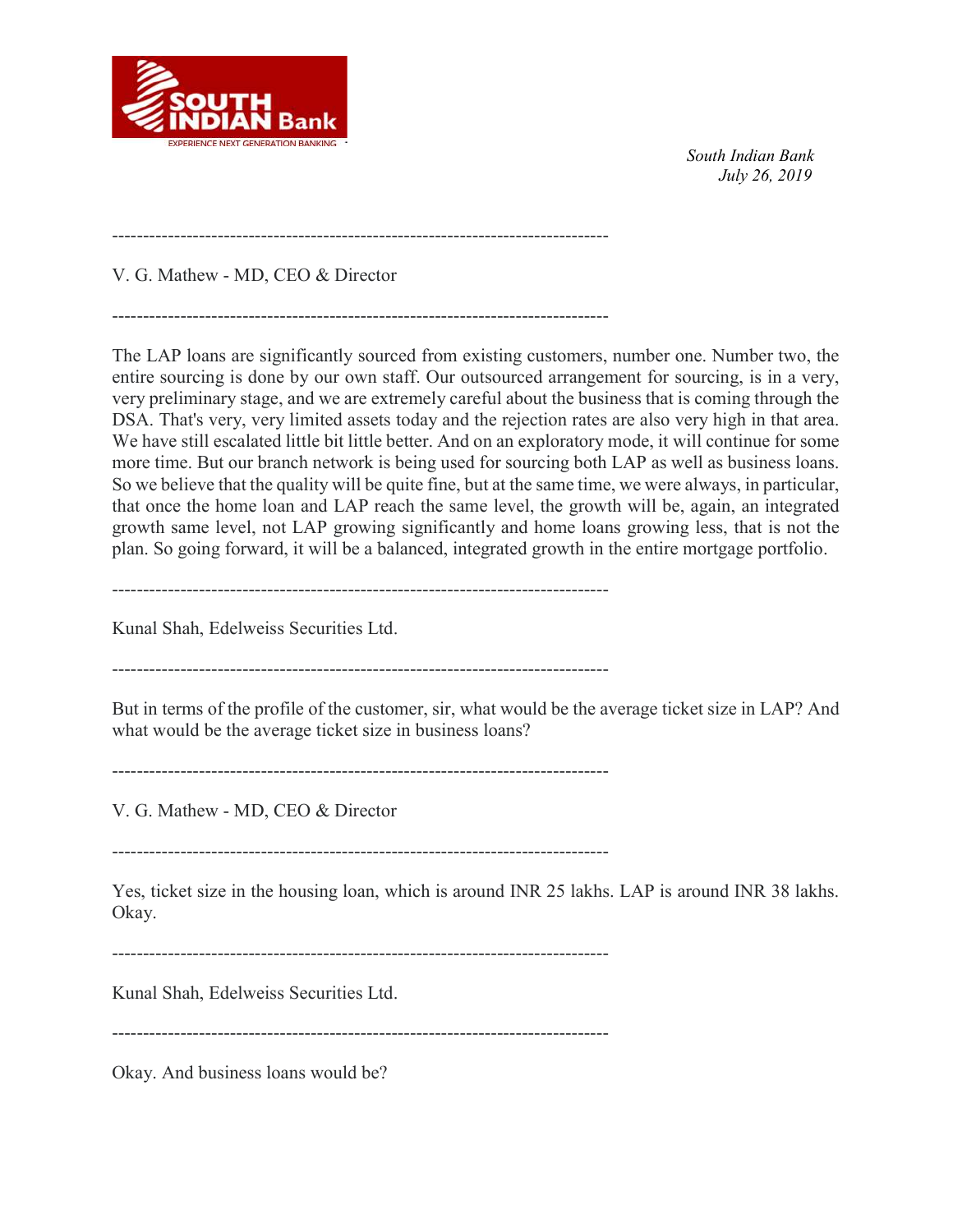

-------------------------------------------------------------------------------- V. G. Mathew - MD, CEO & Director -------------------------------------------------------------------------------- Business loans is INR 37 lakhs. -------------------------------------------------------------------------------- Kunal Shah, Edelweiss Securities Ltd. -------------------------------------------------------------------------------- Okay. Okay. And this business loans would be more or less unsecured? -------------------------------------------------------------------------------- V. G. Mathew - MD, CEO & Director

--------------------------------------------------------------------------------

No, there is nothing unsecured with us. Everything is secured. And only thing is the level of collateral, we may not insist, like this is more on a parameterized basis and, therefore, only if certain cash flow start definitely displayed in very authentic documentation, they are eligible for a business loan. But the collateral security requirement is not -- I mean, entirely avoided. The only thing is we may not be insisting on a 100% collateral security or even an 80% collateral security in this case, which otherwise typically we are looking for.

--------------------------------------------------------------------------------

Operator

--------------------------------------------------------------------------------

The next question is from the line of Pranav Gupta from Birla Sun Life.

--------------------------------------------------------------------------------

Pranav Gupta, Aditya Birla Sun Life Insurance Company Limited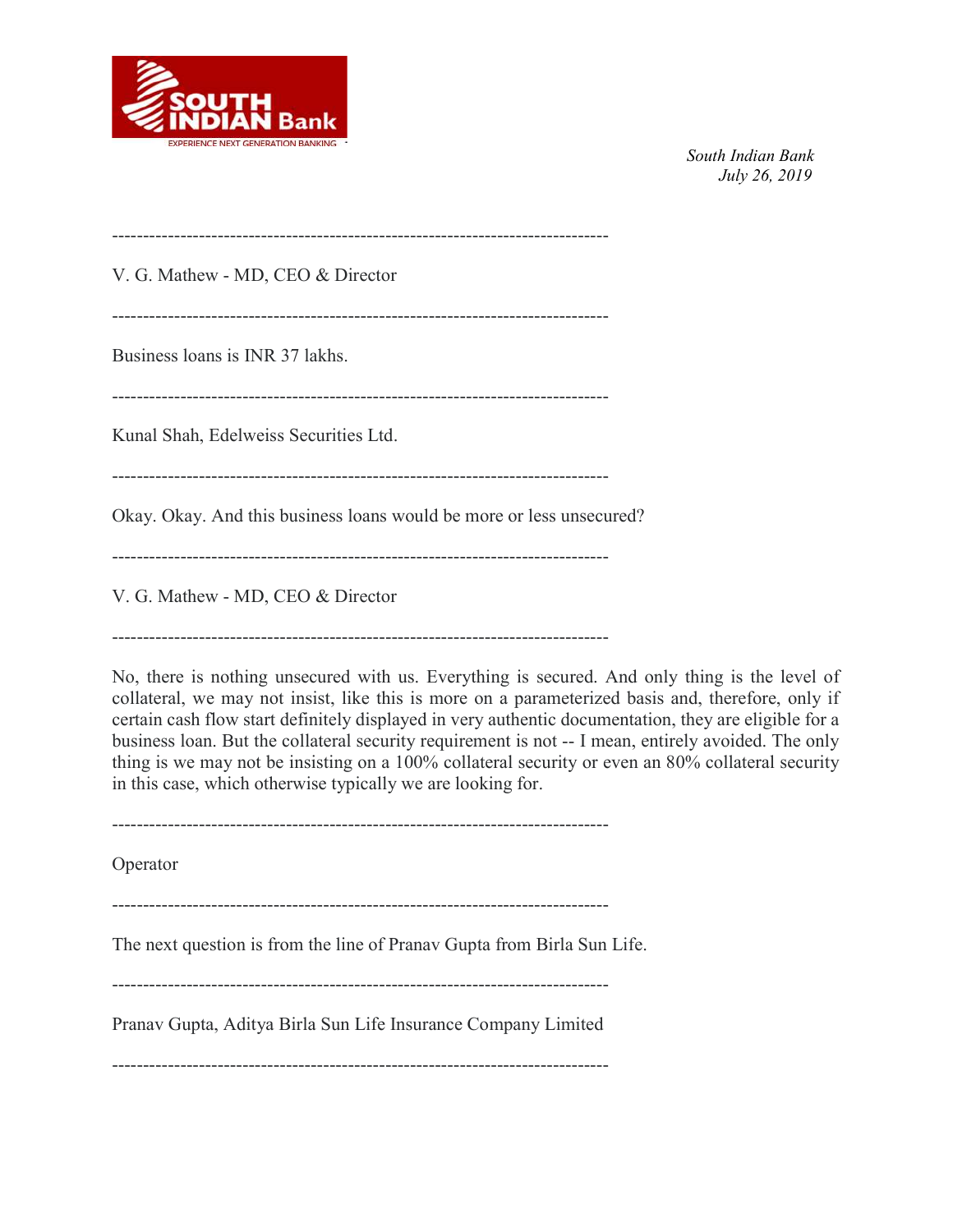

Yes. So most of my questions have already been answered. But if we -- so last quarter, I remember, you highlighted there were 4 major accounts in the BB and below book. So could you give us some colour on how these are performing and what does the -- what are you seeing there in that book?

--------------------------------------------------------------------------------

V. G. Mathew - MD, CEO & Director

--------------------------------------------------------------------------------

Yes, they are performing in the sense like, if you look at the conducted account that is as of now there are no issues. But definitely, we have an issue with one housing finance company. And I believe there are resolutions, which are being considered by the management. And in other cases, typically, we are still awaiting what is the development. But some of these cases, which I mentioned earlier, we don't find any problem at all. For example, the diversified industry, the airport, the hospitality, we don't expect any problems of any variety at all. Other places, we are very carefully watching the situation.

--------------------------------------------------------------------------------

Pranav Gupta, Aditya Birla Sun Life Insurance Company Limited

--------------------------------------------------------------------------------

Okay. And any other turnkey accounts, around even if INR 40 crores, INR 50 crores kind of exposures in the BB and below book that you would like to highlight?

--------------------------------------------------------------------------------

V. G. Mathew - MD, CEO & Director

--------------------------------------------------------------------------------

Yes. I mean INR 50 crores, I can't give in the detailed accounts as such, but we are careful about the whole environment today. We are carefully watching all of them. We have an early warning system that is running. We are carefully looking at all the details, trying to engage with the promoters, try to figure out if there are any problems and how to resolve it. So that is the position as of now.

--------------------------------------------------------------------------------

Pranav Gupta, Aditya Birla Sun Life Insurance Company Limited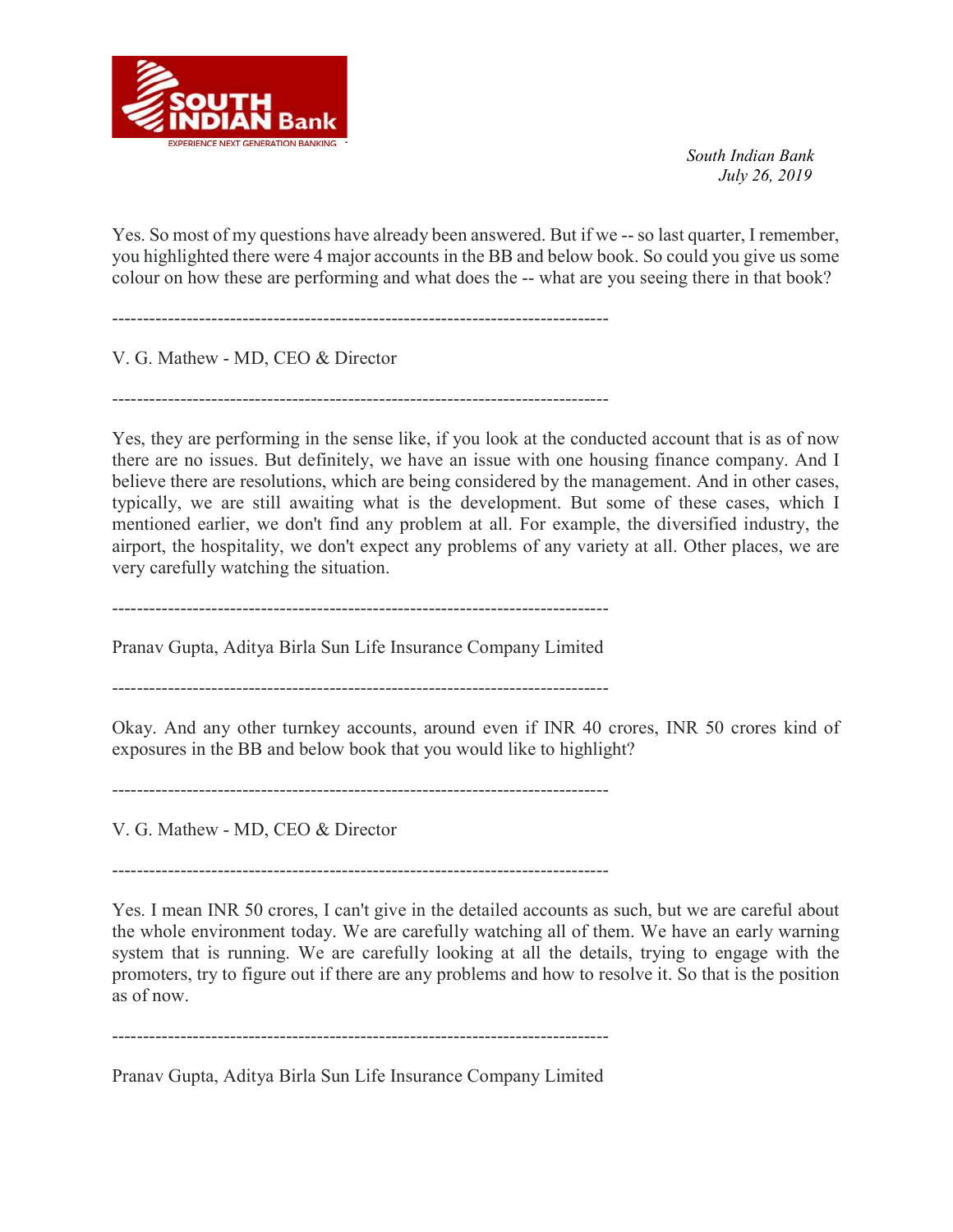

--------------------------------------------------------------------------------

So -- and just to go back to previous participant's question. You've highlighted some kind of stress which you're seeing in retail loans because of the dispensation, which is there in Kerala. And we haven't seen any such spike in slippages strategies. So I mean, what -- I mean, if you could just highlight what is happening on the ground there? How is the borrower behaviour?

--------------------------------------------------------------------------------

V. G. Mathew - MD, CEO & Director

--------------------------------------------------------------------------------

Yes, there is some difficulty. For example, last quarter, in the Agri, we found peak in the slippages. And sometime back, we had faced the significant slippage in the cashew industry. Now what has happened is, agri, we have able to more or less contain. As far as the cashew sector is concerned, almost 40% of our accounts became NPA, and we are very, very careful that we don't get into that unless the particular company is exceptionally good. So that is what we are trying to do there. And we don't expect any significant spike coming out of that.

--------------------------------------------------------------------------------

Pranav Gupta, Aditya Birla Sun Life Insurance Company Limited

--------------------------------------------------------------------------------

So fair to assume that we're not seeing any incremental stress in the agri because of the dispensation?

--------------------------------------------------------------------------------

V. G. Mathew - MD, CEO & Director

--------------------------------------------------------------------------------

Yes.

--------------------------------------------------------------------------------

Pranav Gupta, Aditya Birla Sun Life Insurance Company Limited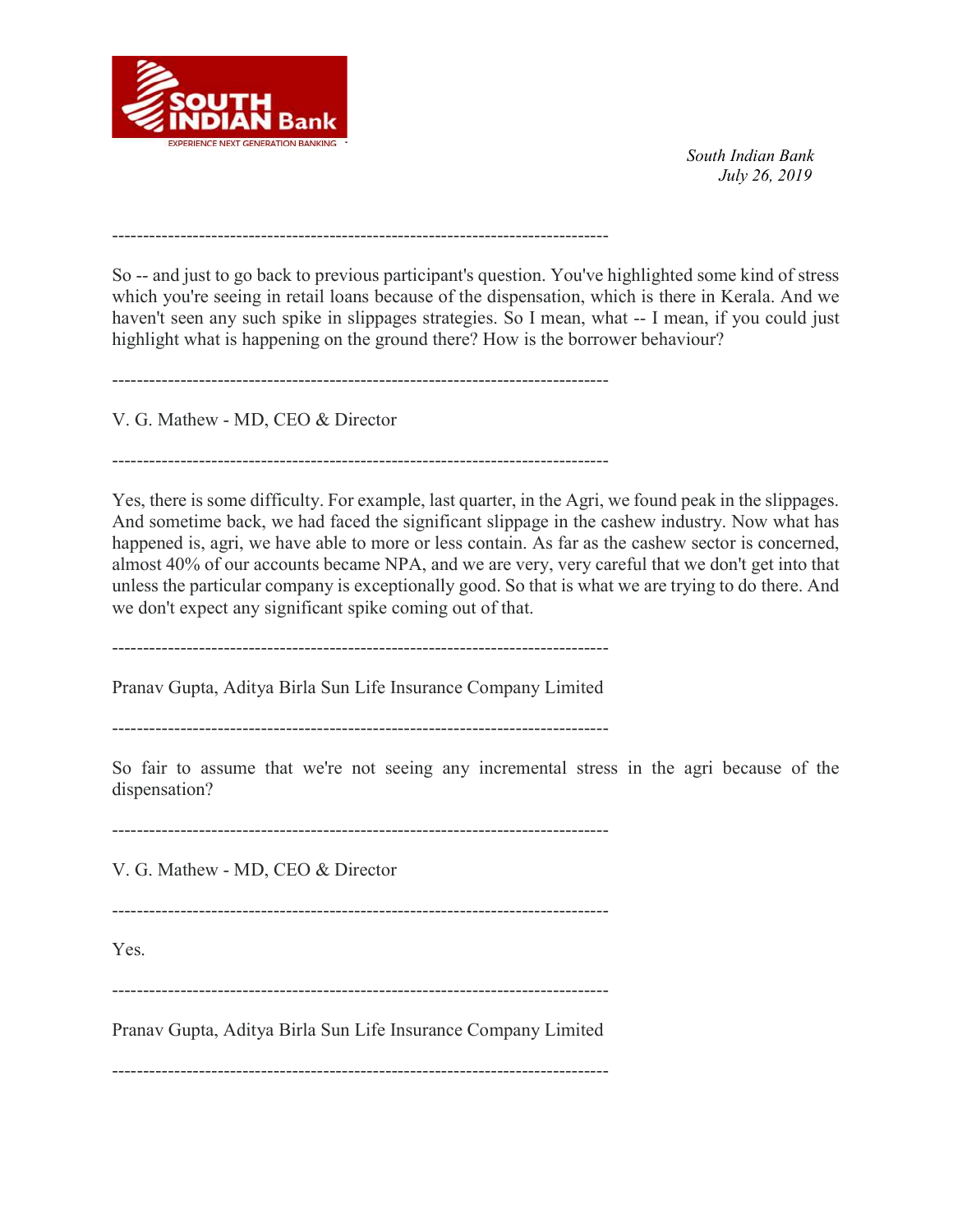

In your retail, rather retail loans, no specific borrower behaviour issues.

--------------------------------------------------------------------------------

V. G. Mathew - MD, CEO & Director

--------------------------------------------------------------------------------

We are not saying that we environment is the very best at the moment. There are  $-1$  mean, indications of stress in certain various areas, and therefore, we are very careful, and we are carefully watching the space also. And we only hope that we are able to remain within that INR 250 crores guidance, that is INR 1,000 crores in this particular year. We want to bring down our fresh slippages to INR 1,000 crores in this year from something like INR 1,800 crores to INR 1,900 crores which was there earlier. So that is all what we are trying to do, and we believe with the kind of stress that we are seeing, both in the retail and corporate book, we should be able to remain within that. That is what we are trying to say.

--------------------------------------------------------------------------------

Pranav Gupta, Aditya Birla Sun Life Insurance Company Limited

--------------------------------------------------------------------------------

Right. Right. And sir, just last -- one last question, if you could give some colour as to what has led to the increase in SMA, whether it's coming from corporate, retail, SME, what segment?

V. G. Mathew - MD, CEO & Director

--------------------------------------------------------------------------------

--------------------------------------------------------------------------------

Yes, I can give some breakup, I can tell you which areas have come up, which -- yes. So SMA-2 has increased from 1.71% to 2.65%. And say SMA-2 less than INR 5 crores. That is around 4,762 accounts that is contributing around INR 400 crores below INR 5 crores, SMA-2 above INR 5 crores is INR 200 crores that is how the INR 600 crores increase has happened. So it is -- but if you ask me, more than INR 100 crores, there is no change. There were no cases last quarter. Also, it is not there in this quarter also. INR 50 to 100 crores, just about 1 account, and I think that is a road project that I think that is getting resolved.

--------------------------------------------------------------------------------

Operator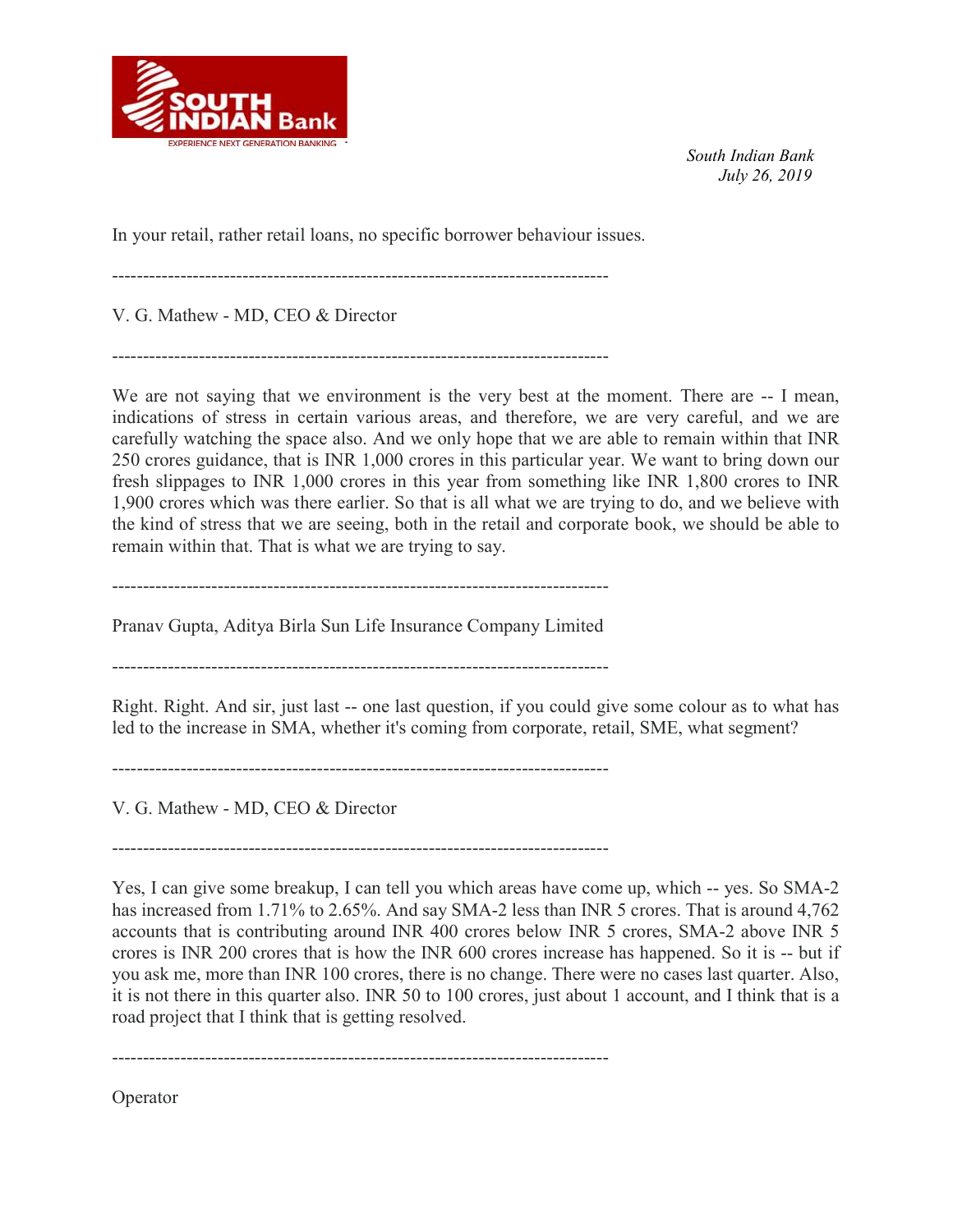

--------------------------------------------------------------------------------

The next question is form the line of Rusmik Oza from Kotak Securities.

--------------------------------------------------------------------------------

Rusmik Oza

--------------------------------------------------------------------------------

Sir, in terms of absolute amount, can you just quantify what is the amount required in terms of equity to fund future growth of the company or the bank?

--------------------------------------------------------------------------------

V. G. Mathew - MD, CEO & Director

--------------------------------------------------------------------------------

So we are growing at -- I mean 15% to 18%. And -- and if the kind of credit cost that we are talking about is not there, there is no requirement of capital. But we know-- I mean, INR 200 crores of credit cost is there every quarter. And so the drawback would be typically what used to be the case. I mean if you see historically, we have been putting around INR 200 crores back into the business. We thought something similar might happen in this year also. Then we will definitely have the opportunity of placing Tier 2 if it is good enough. And then, we will also look at Tier 1, if the position improves a little bit. And we will look at all options.

 $-$ 

Rusmik Oza

--------------------------------------------------------------------------------

Okay. And second question, sir, you said you have this 1 housing finance company under the BB and lower category. What could be the exposure to this housing finance company, sir?

 $-$ 

V. G. Mathew - MD, CEO & Director

--------------------------------------------------------------------------------

I mentioned about INR 150 crores.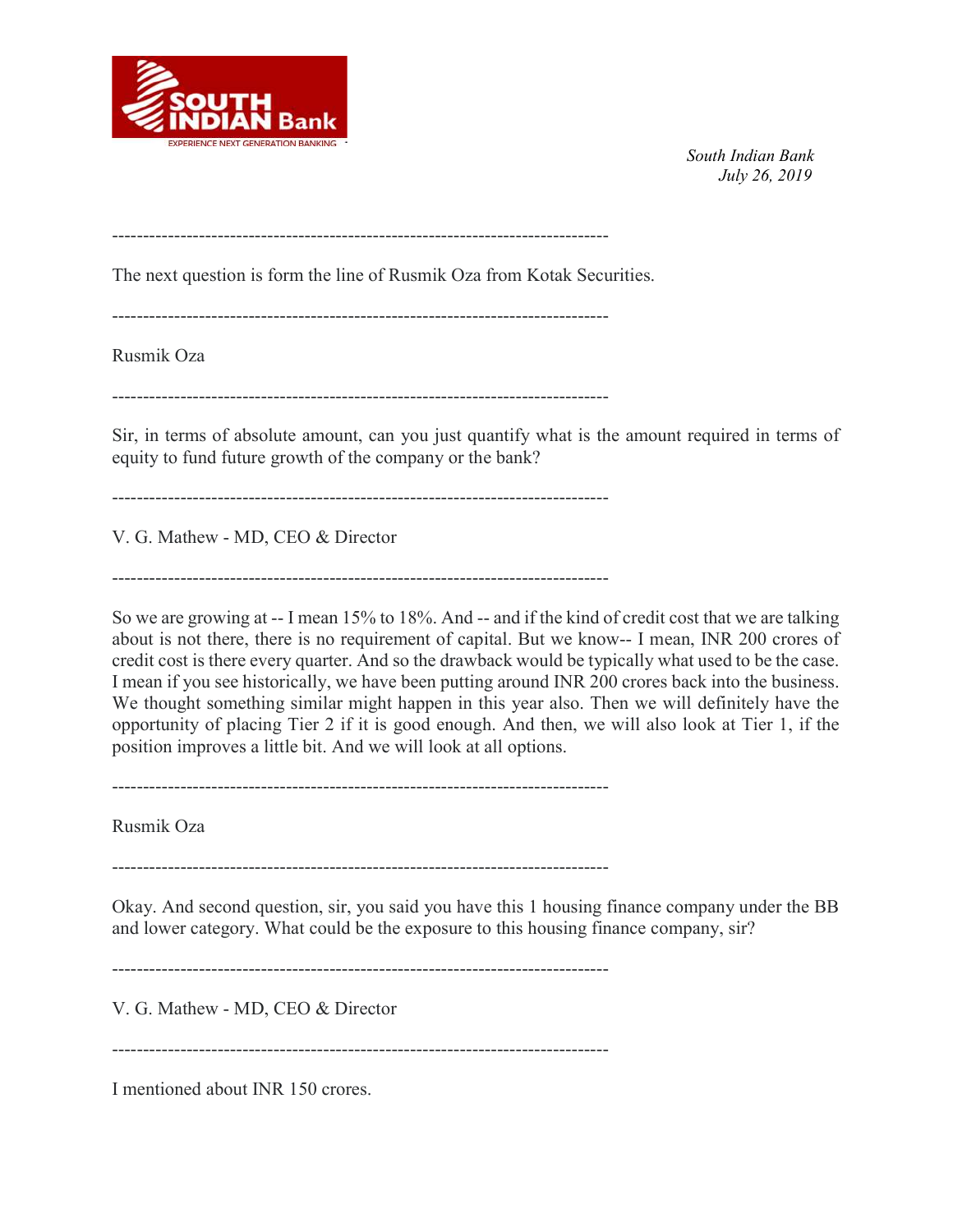

--------------------------------------------------------------------------------

Rusmik Oza

--------------------------------------------------------------------------------

INR 150 crores. Okay. Okay. And lastly, sir, you have certain loans which are under moratorium in Kerala that are living in the moratorium until 31st December. Can you quantify the size of these loans in terms of actual amount -- absolute amount?

--------------------------------------------------------------------------------

V. G. Mathew - MD, CEO & Director

--------------------------------------------------------------------------------

Yes. The standard restructured generally that is all normal, that is not related to the natural calamity, that is -- it was INR 57 crores on the 31/3/2018 and INR 21 crores last quarter. It is remaining as INR 21 crores. Natural calamity, we had INR 161 crores last quarter. It has become INR 164 crores. Then MSME dispensation, what was INR 32 crores has become INR 107 crores, and therefore, yes, so the total restructure is INR 292 crores. So your question is more about the calamity dispensation that is INR 164 crores is the number.

--------------------------------------------------------------------------------

Rusmik Oza

 $-$ 

Okay. And lastly, sir, I know this housing Finance company said you had exposure to INR 150 crores. Have you provided any dynamic provisioning till date for this INR 150 crores?

--------------------------------------------------------------------------------

V. G. Mathew - MD, CEO & Director

--------------------------------------------------------------------------------

It is being serviced. It is regular. We have, so far, no issues on that.

--------------------------------------------------------------------------------

Operator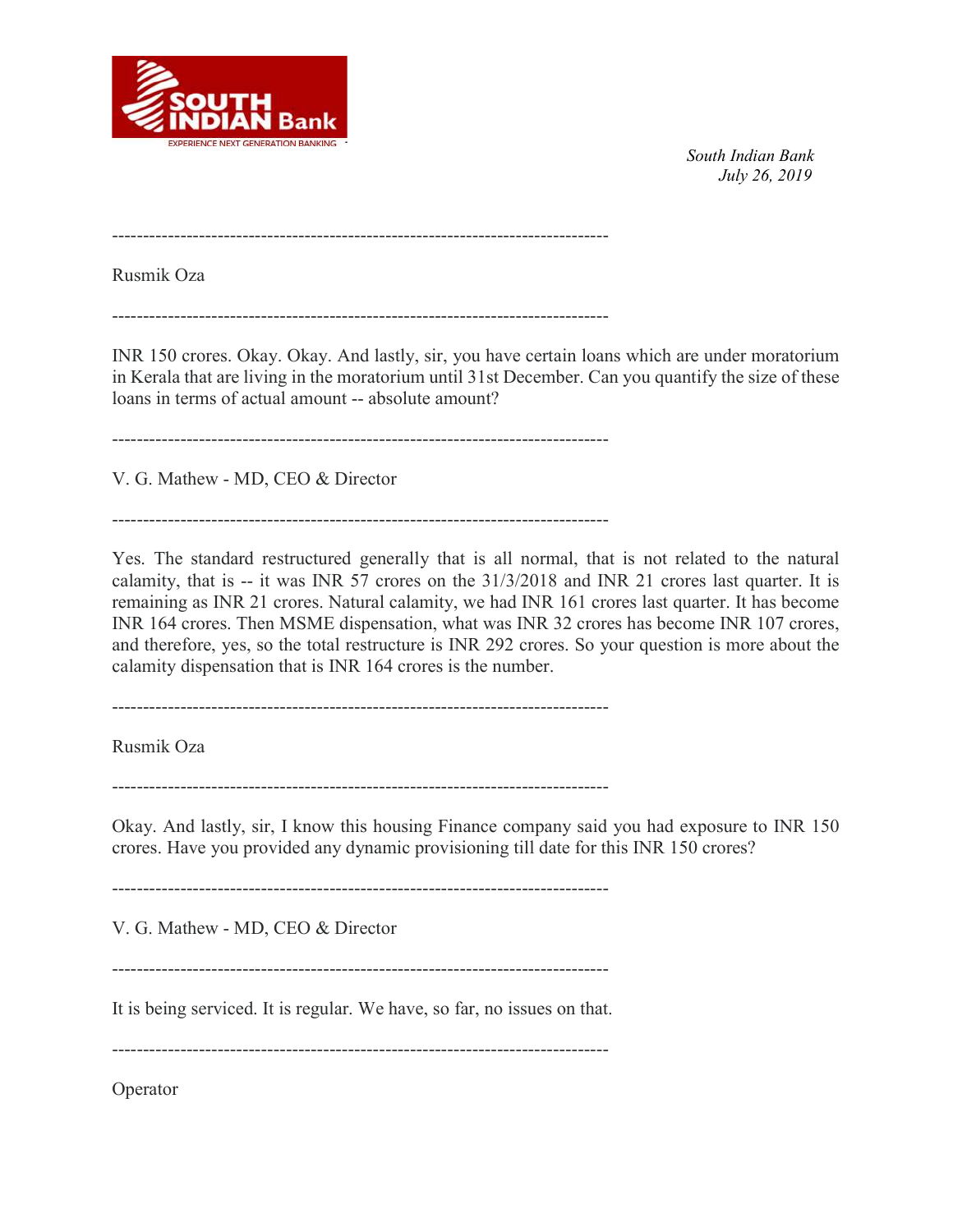

--------------------------------------------------------------------------------

The next question is from the line of Sachin Kasera from Lucky Investment Managers.

--------------------------------------------------------------------------------

Sachin Kasera

--------------------------------------------------------------------------------

Sir, regarding that security receipts, you mentioned that every 6 months the rating agencies do a review. So when was the last review done and when it is due next time?

--------------------------------------------------------------------------------

V. G. Mathew - MD, CEO & Director

--------------------------------------------------------------------------------

It was done. It was done in June and December.

--------------------------------------------------------------------------------

Sachin Kasera

--------------------------------------------------------------------------------

Okay. So when you go for the next quarter, we'll come to know what was the update from this current rating review in the month of June?

--------------------------------------------------------------------------------

V. G. Mathew - MD, CEO & Director

--------------------------------------------------------------------------------

Absolutely. Absolutely. We are also, I mean, very keenly following up that, yes.

--------------------------------------------------------------------------------

Sachin Kasera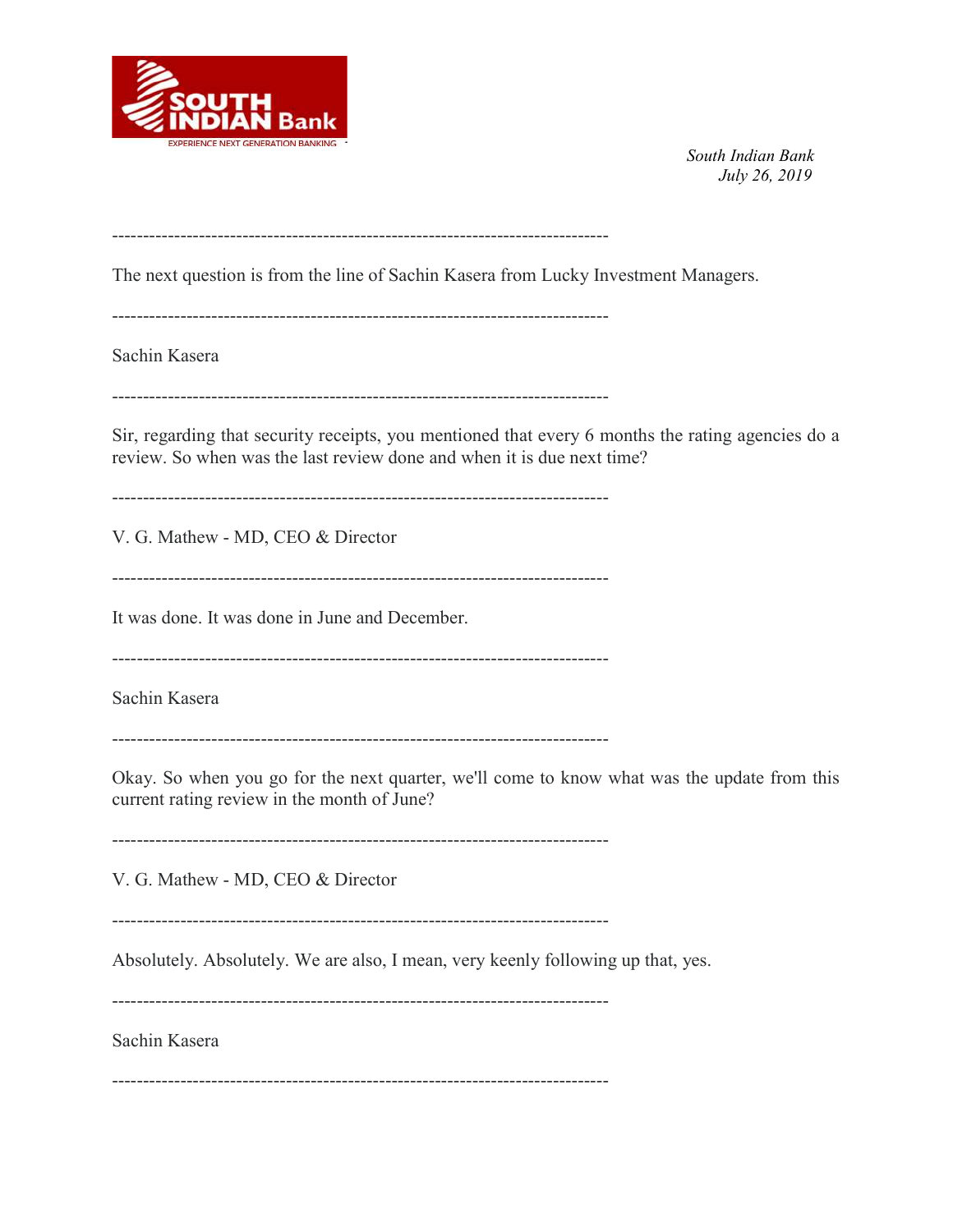

Okay. Secondly, you mentioned, sir, a couple of accounts in the corporates also which are under stress. So this guidance of INR 1,000 crores slippage builds into possible stress that could come from this 2, 3 accounts in corporate or that is not building in that?

--------------------------------------------------------------------------------

V. G. Mathew - MD, CEO & Director

--------------------------------------------------------------------------------

No, it was not intended to be built because we had seen a scenario in which the corporate book was almost completely clean and in fact, therefore, we were not even looking at this when we said INR 1,000 crores. But then you always thought, I mean INR 1,000 crores is a conservative kind of number so that in case there is a problem in any of these unexpected accounts maybe a creditor mid-corporate, which should be able to cover within that. That was our understanding at all times. And we still hope we should be able to remain within that.

--------------------------------------------------------------------------------

Sachin Kasera

--------------------------------------------------------------------------------

Sure. And sir, second question was regarding the cost-to-income ratio. How much improvement - - you mentioned that it should improve going forward. So next 2, 3 quarters, what is the type of improvement we can see in the cost-to-income ratio?

--------------------------------------------------------------------------------

V. G. Mathew - MD, CEO & Director

--------------------------------------------------------------------------------

On the cost side, we are well controlled. In fact, even on pure bank basis also, if you compare, you would find that our cost per employee is not an issue. The problem is about the income side. So 2 components are there. One, of course, I mean, the net interest margin itself -- I'm not trying to say that CASA will improve significantly, immediately. That is a fairly long-term process. What would otherwise decide is the quarter-to-quarter movement or the yearly movement would be the other core fee income and also the treasury income. So treasury, I hope, going forward, in the current environment, the treasury should be able to give us a reasonable return. And more importantly, that should not give us any surprises on the negative side in terms of the provisioning. So these are the 2 things that we are looking at.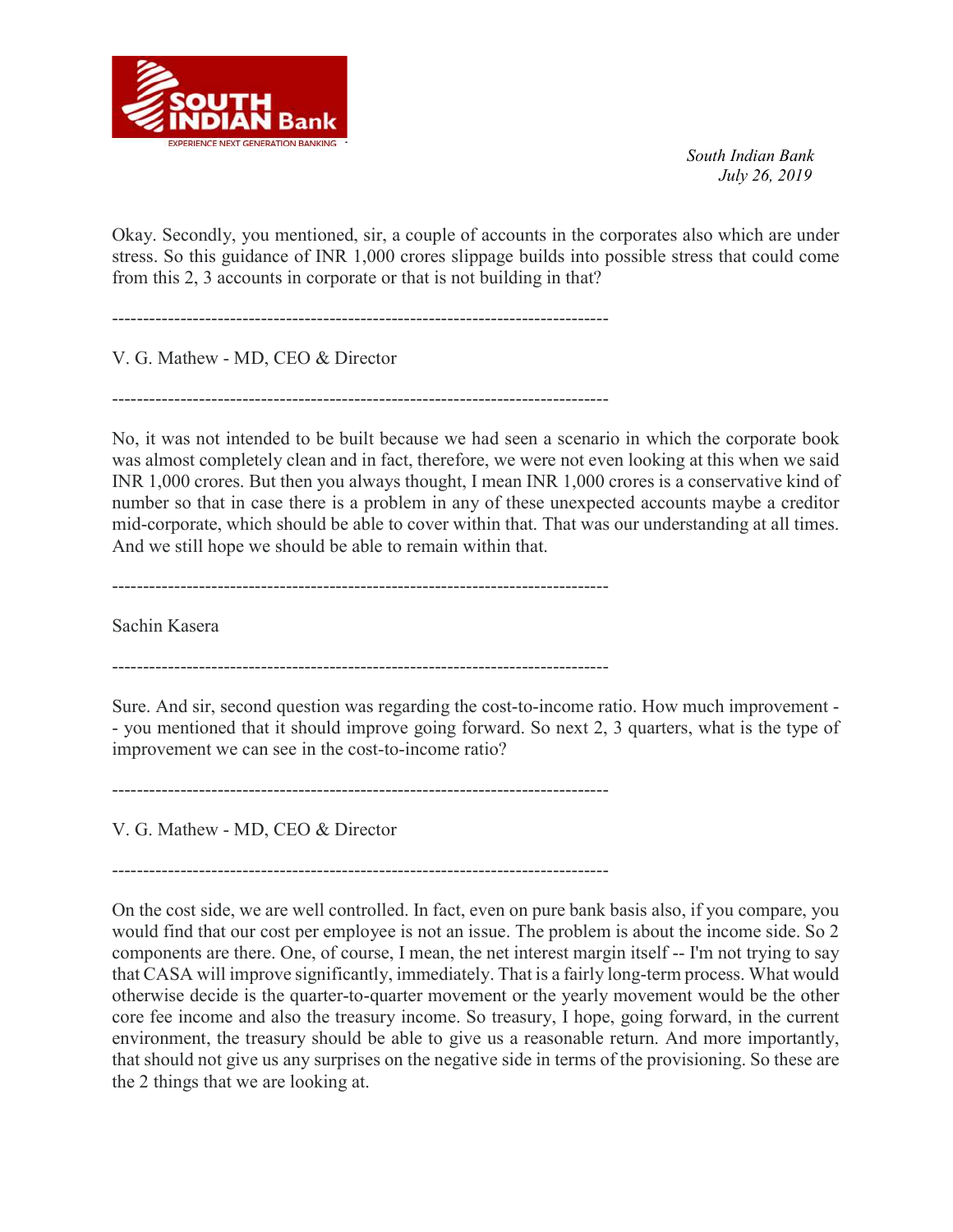

--------------------------------------------------------------------------------

Sachin Kasera

--------------------------------------------------------------------------------

Sir, on this transaction fees, we saw continuous trend improving from INR 60 crores to INR 85 crores. This quarter, it has become INR 65 crores. Anything too specific in update why sudden drop of INR 20 crores this quarter?

--------------------------------------------------------------------------------

Company Representative

--------------------------------------------------------------------------------

Transaction fee is basically the processing fee and the related charges we collect in the loan side. So loans normally, the growth in the Q1 is a little moderated. Normally how it happens is the sequential growth; in Q2, it picks up; Q3, it picks up really; and Q4, it peaks. So again, the next year it comes on. So the decrease is only because of that. If you look at the investor presentation of last year, you find the same pattern of growth from Q1, Q1, Q3, Q4, and it is in Q1 again. So there's nothing unusual. It's only a normal.

--------------------------------------------------------------------------------

Sachin Kasera

--------------------------------------------------------------------------------

Okay. And sir, this 65% target for PCR, you hope to achieve in next 8 quarters -- 7 to 8 quarters?

--------------------------------------------------------------------------------

V. G. Mathew - MD, CEO & Director

--------------------------------------------------------------------------------

Yes. I think, yes. Definitely, that's the best way to say and I hope. It all depends on how some of the resolutions would happen and how the NPAs can come down. Because the other opportunities for sell-out and all those things are very, very limited today.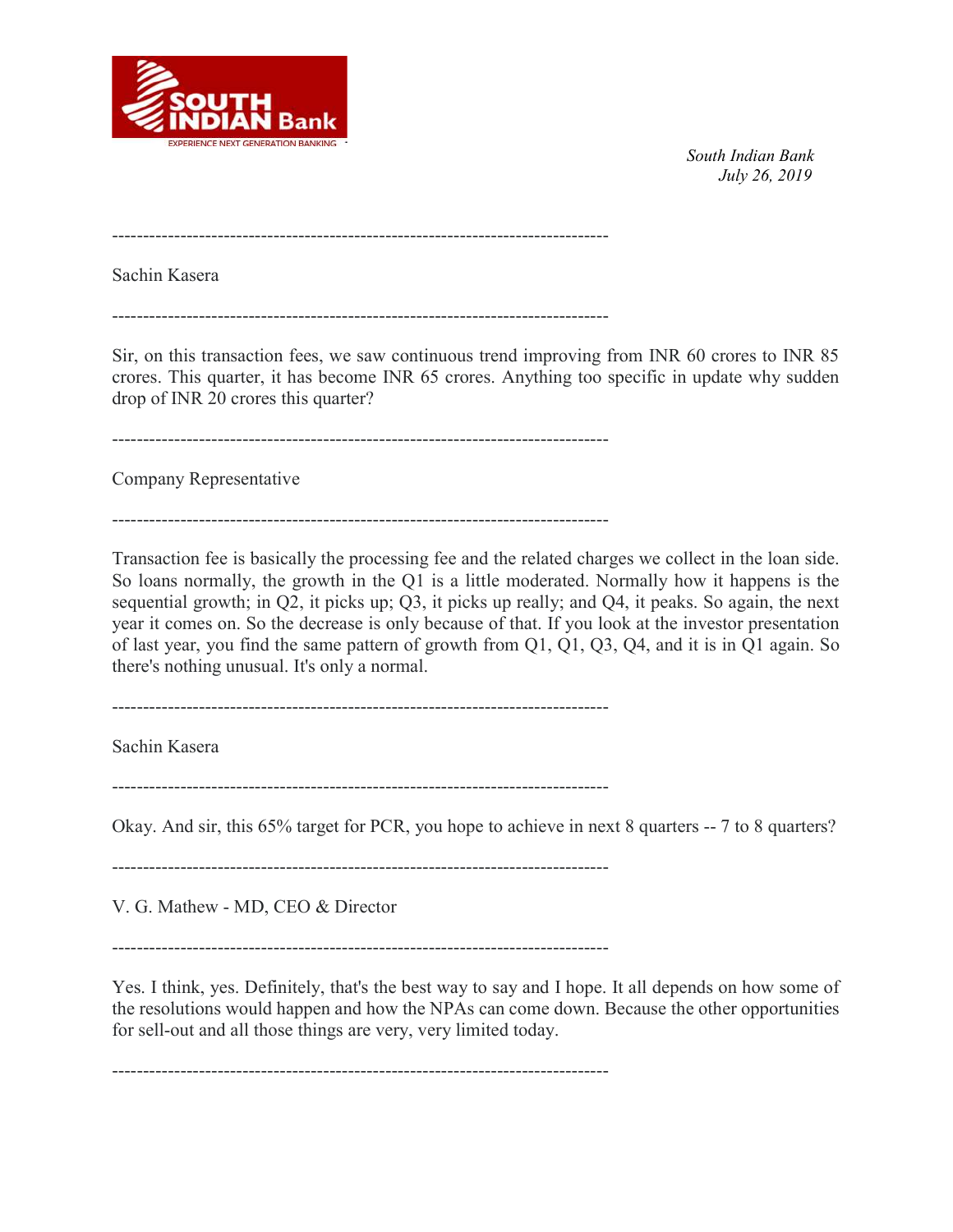

Sachin Kasera

--------------------------------------------------------------------------------

Okay. Sir, just one last question regarding our expectations on ROA and ROE. You mentioned that the NIMs can only improve slightly because of pricing and not much for because of cost of fund reduction, CASA is a long-term strategy. So in that case, how do we start, at least achieving a 1% ROA and 11%, 12% ROE over the next 5 to 6 quarters? Does it mean that we need to then improve the NIMs further, say, to around 3.2% to 3.3%.? Can you just tell a little bit about that from a medium-term perspective?

--------------------------------------------------------------------------------

V. G. Mathew - MD, CEO & Director

--------------------------------------------------------------------------------

You are absolutely right about your view on that. Only thing is we thought we should talk about those things a little later. We have achieved a certain amount of loan size, which was very critical to the bank. If you want to maintain a credit cost of say, INR 200 crores per quarter, you need to have income from that. So INR 60,000 - 65,000 crores of loan book was a very critical number. So we have achieved that level today. So therefore, we expect that we can be a little bit stricter about the pricing going forward. And of course, there are other areas also like that now today, we are fully centralized in terms of credit sanction. And therefore, we can relax the emphasis on collateral security, which we have been maintaining for a very long time, but then the pricing can be superior slightly. So these are all avenues which are available. And we will roll it out in a very calibrated and careful manner because the environment also we need to take into factor. That is what we are trying to do today.

--------------------------------------------------------------------------------

Sachin Kasera

--------------------------------------------------------------------------------

And sir, for the full year, at least, we will see what 100 basis point improvement in CASA ratio or even that looks challenging?

--------------------------------------------------------------------------------

V. G. Mathew - MD, CEO & Director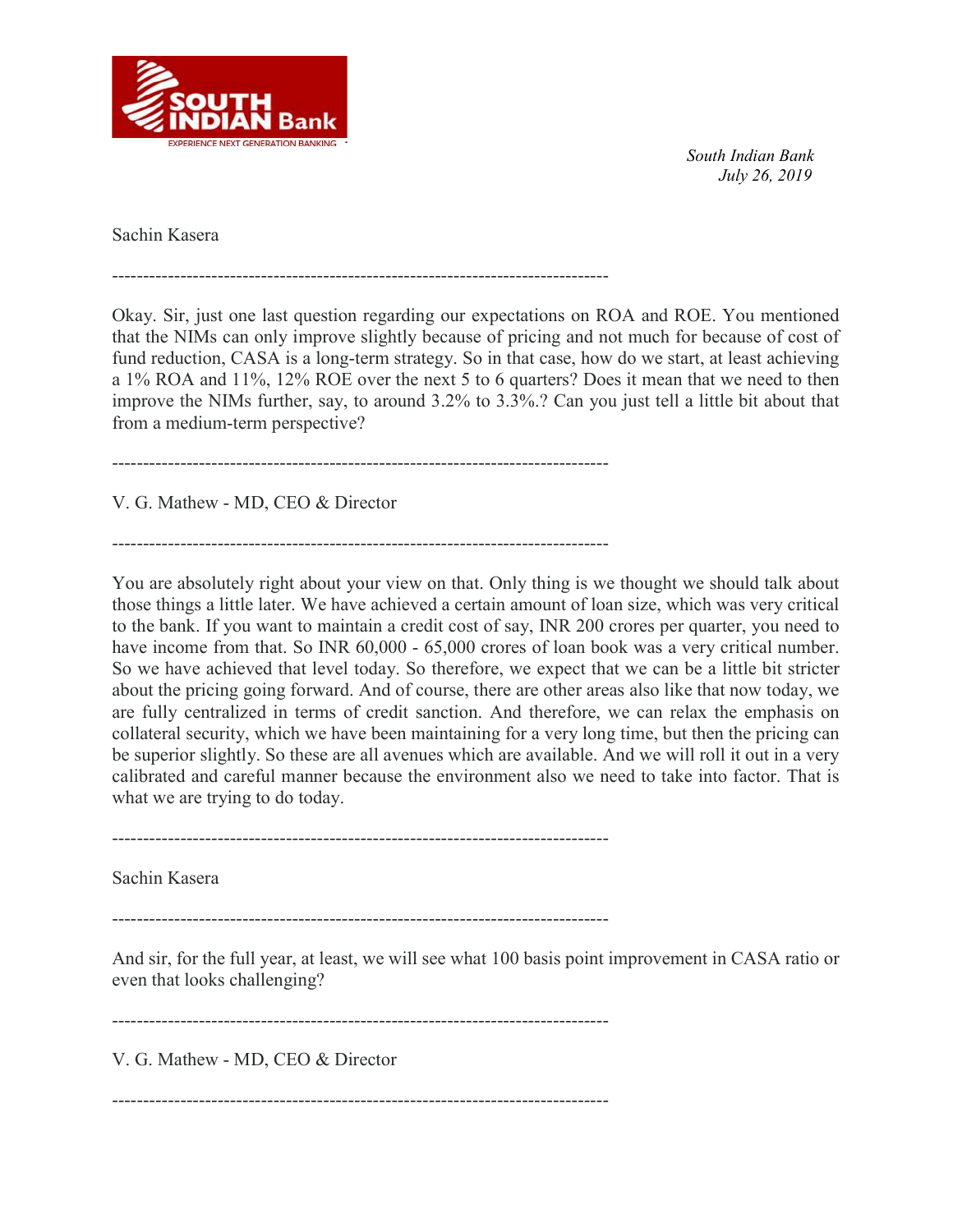

It looks a little challenging; the 100 basis points is a little challenging for the year because the deposit also we would like to grow significantly this year. Our focus is also on lot of retail deposits rather than depending on the treasury going forward.

So the base also changes. That is what I was trying to say, the ratio becomes -- even if we grow, you have to grow much faster to reach that level.

--------------------------------------------------------------------------------

Operator

--------------------------------------------------------------------------------

The next question is from the line of Amit Singh from B&K Securities.

 $-$ 

Amit Kumar Singh, Batlivala & Karani Securities India Pvt. Ltd.

--------------------------------------------------------------------------------

Sir, in the last call, we had mentioned about a Kolkata-based multidivisional company. But some of the banks have indicated that they have downgraded a Kolkata-based multi-division company?

--------------------------------------------------------------------------------

V. G. Mathew - MD, CEO & Director

--------------------------------------------------------------------------------

We don't have a downgrade at all. And the account that we are talking about is likely to get further improvement in the rating in a very short while because the financials have improved. And some of the other important initiatives, which they were planning to roll out, they are all progressing quite well with good, demonstrable milestones achieved.

--------------------------------------------------------------------------------

Amit Kumar Singh, Batlivala & Karani Securities India Pvt. Ltd.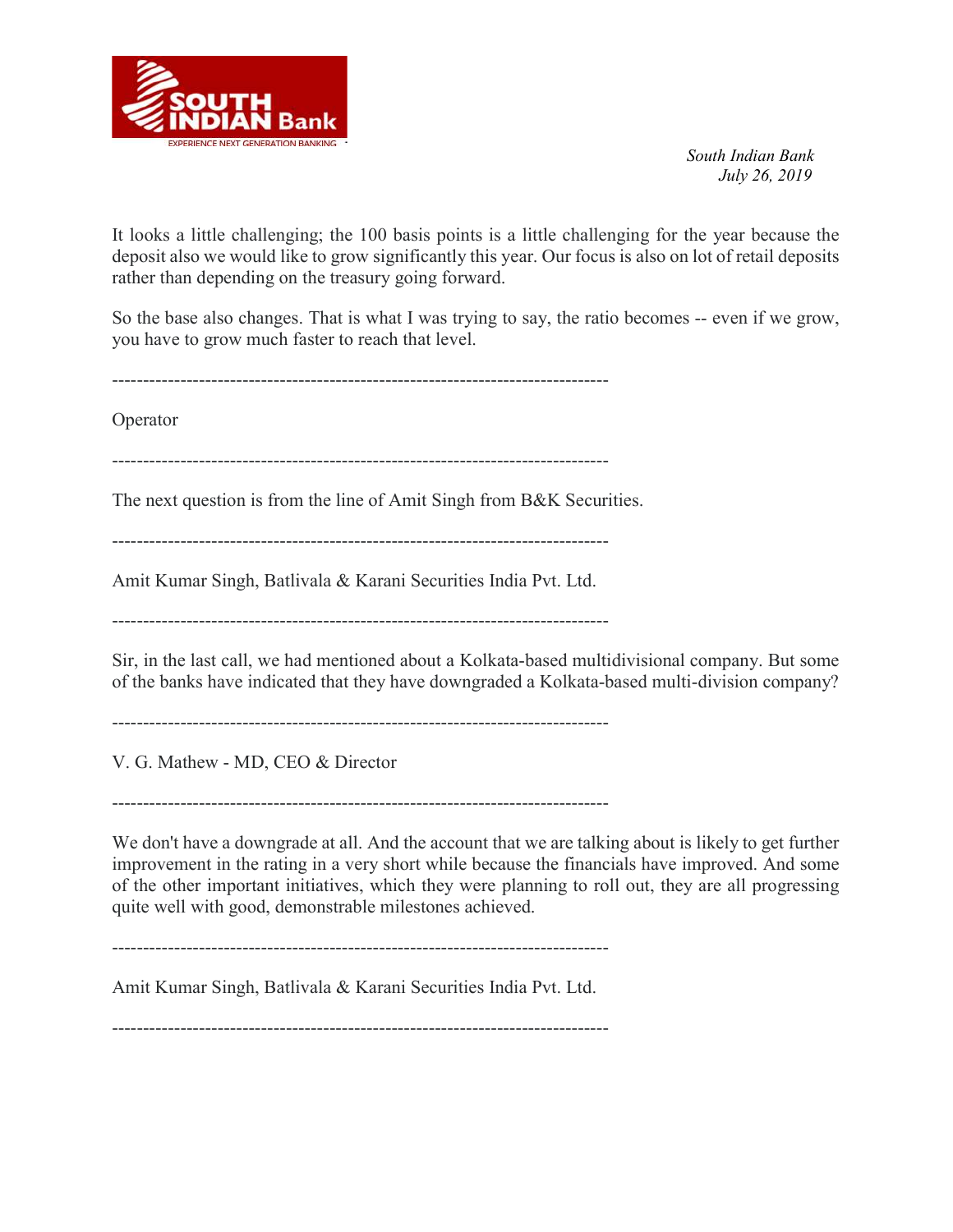

Okay. Perfect. And sir, secondly, sir, on the restructuring part, how much are we expecting to slip from the Kerala floods as well as MSME dispensation. So how much of that we are expecting is going to slip in the coming quarters?

--------------------------------------------------------------------------------

V. G. Mathew - MD, CEO & Director

--------------------------------------------------------------------------------

We can't put a number on that because if you look at the overall credit quality in Kerala, it was always pretty good, barring 1 incident or 1 fraud that happened in large account, we never had a serious problem in Kerala. And also, the cashew was one exceptional case. So we are assuming that maybe around 30% would slip because we are not able to precisely put a number on that. Going by the earlier experience, we should not really see this problem at all. But we are assuming that in the changed environment, maybe around, say, 30% would slip.

--------------------------------------------------------------------------------

Amit Kumar Singh, Batlivala & Karani Securities India Pvt. Ltd.

--------------------------------------------------------------------------------

Okay. So sir, how much are we going to be and in how much are we expecting to get restructured in the next quarter?

--------------------------------------------------------------------------------

V. G. Mathew - MD, CEO & Director

--------------------------------------------------------------------------------

So see, what happens is some restructuring will happen. But at the same time, some of them will also get into NPA, the current ones, because we are also looking at the servicing. So net-net, there maybe not be any significant change because what has happened.

--------------------------------------------------------------------------------

Amit Kumar Singh, Batlivala & Karani Securities India Pvt. Ltd.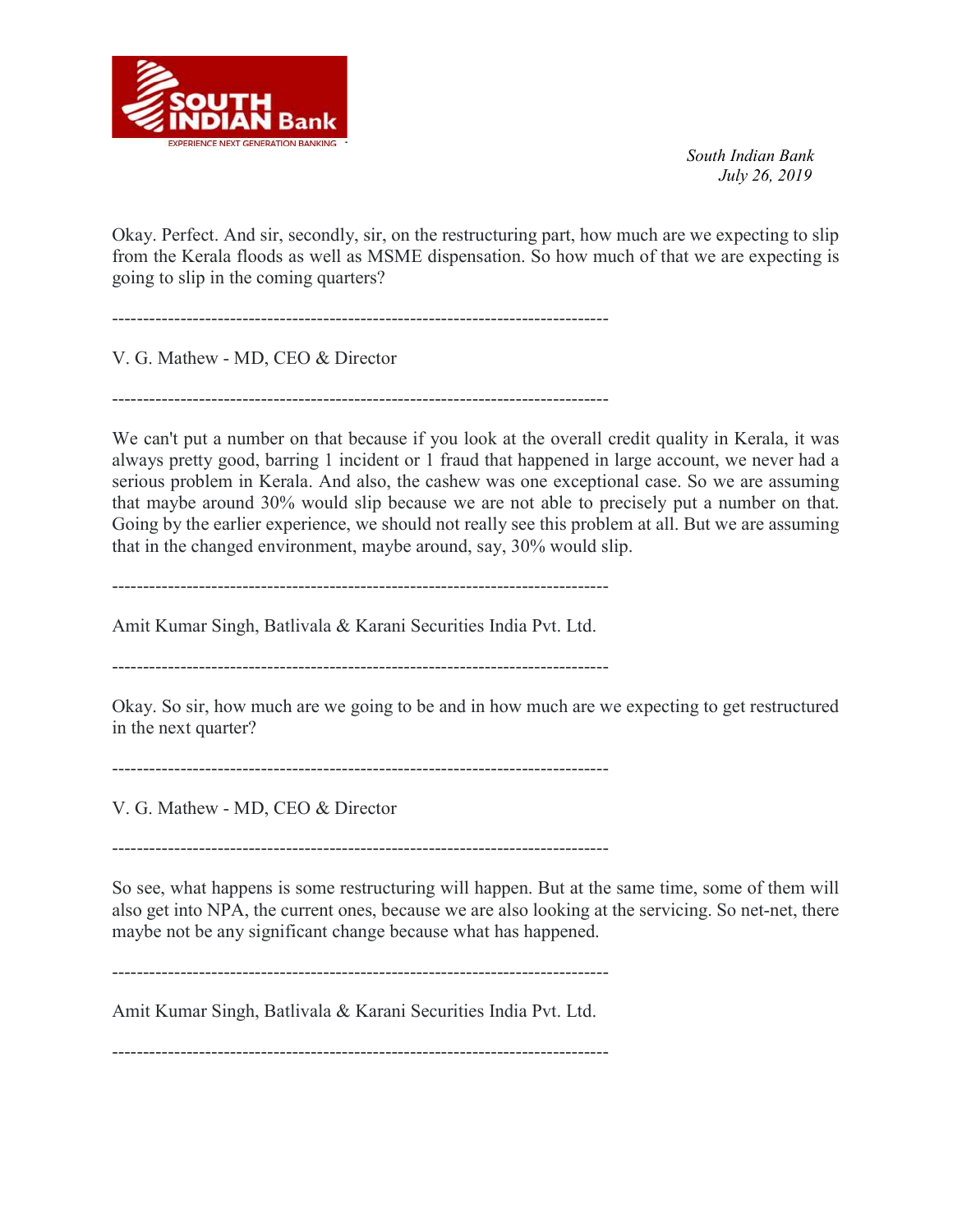

Okay. And sir, secondly, on our AFS duration, if we see it has gone up significantly, and it is now at 2.8. Sir, what are our views there, sir, from the duration of AFS book?

--------------------------------------------------------------------------------

V. G. Mathew - MD, CEO & Director

 $-$ 

2.84 duration is not that really high considering the expected rate demand in the market. And generally, the global rates are moving downward and the economic growth is to be looked into. We are expecting 1 or 2 more rate cuts during the year. So accordingly that AFS duration is slightly increased as per our calculations.

--------------------------------------------------------------------------------

Amit Kumar Singh, Batlivala & Karani Securities India Pvt. Ltd.

--------------------------------------------------------------------------------

Okay. And sir, just going back to the previous question, again, sir, of that multi-divisional company in Kolkata. So sir, what kind business they are in exactly?

--------------------------------------------------------------------------------

Company Representative

--------------------------------------------------------------------------------

They are into, I think, cement and tire business.

--------------------------------------------------------------------------------

Amit Kumar Singh, Batlivala & Karani Securities India Pvt. Ltd.

--------------------------------------------------------------------------------

And sir, this last question sir, on the debit card side, sir, we've been seeing the downward trend in the number of active debit card users. So is the number correct, I mean...?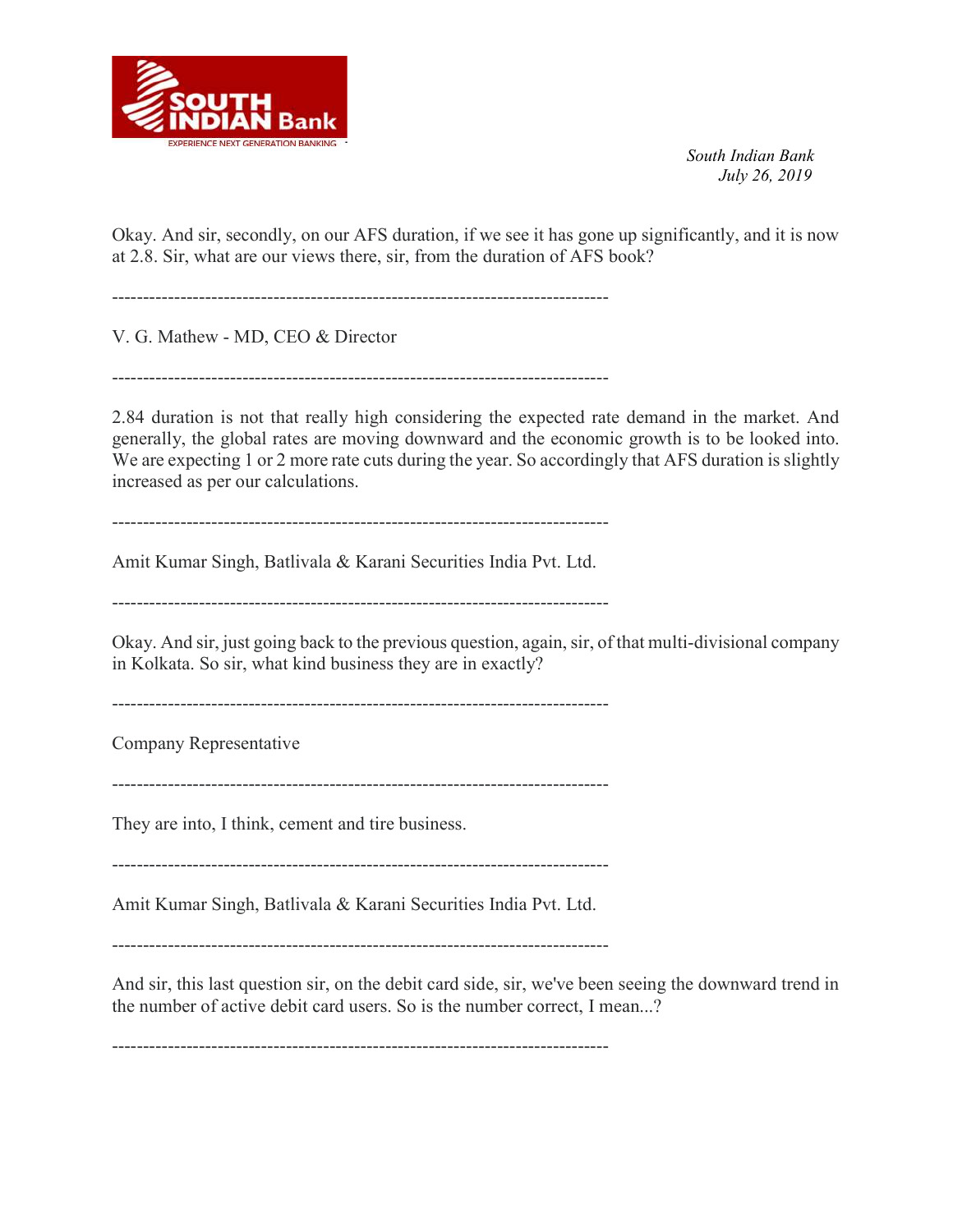

Thomas Joseph K. - EVP (Operations)

Yes. And overall, we have done recoding of the cards because the magnetic stripe cards are to be replaced by the EMV cards, so that replacement also has happened. There were lot of cards, which were not been used. If you look at the national numbers also, there is somewhat 10% to 11% dip in the number, and there is almost same number of -- same level of dip in transactions of around 10% to 11%. So these are the basic reasons why, but this dip will be compensated by the normal collection of charges based on actual usage going forward.

--------------------------------------------------------------------------------

--------------------------------------------------------------------------------

Amit Kumar Singh, Batlivala & Karani Securities India Pvt. Ltd.

--------------------------------------------------------------------------------

Okay. So Sir, you are seeing that this number is going to settle somewhere around the number which has come down around EUR 2.7 million? Or there could be a further dip in this number?

--------------------------------------------------------------------------------

Thomas Joseph K. - EVP (Operations)

--------------------------------------------------------------------------------

So it does not dip further, it will improve actually.

--------------------------------------------------------------------------------

V. G. Mathew - MD, CEO & Director

--------------------------------------------------------------------------------

It will improve. But we continue to believe that some of these customers, possibly, our engagement also was not good enough. So we need to work on that. There's a process at the moment that is running in the Retail Banking division looking at all these things.

--------------------------------------------------------------------------------

Amit Kumar Singh, Batlivala & Karani Securities India Pvt. Ltd.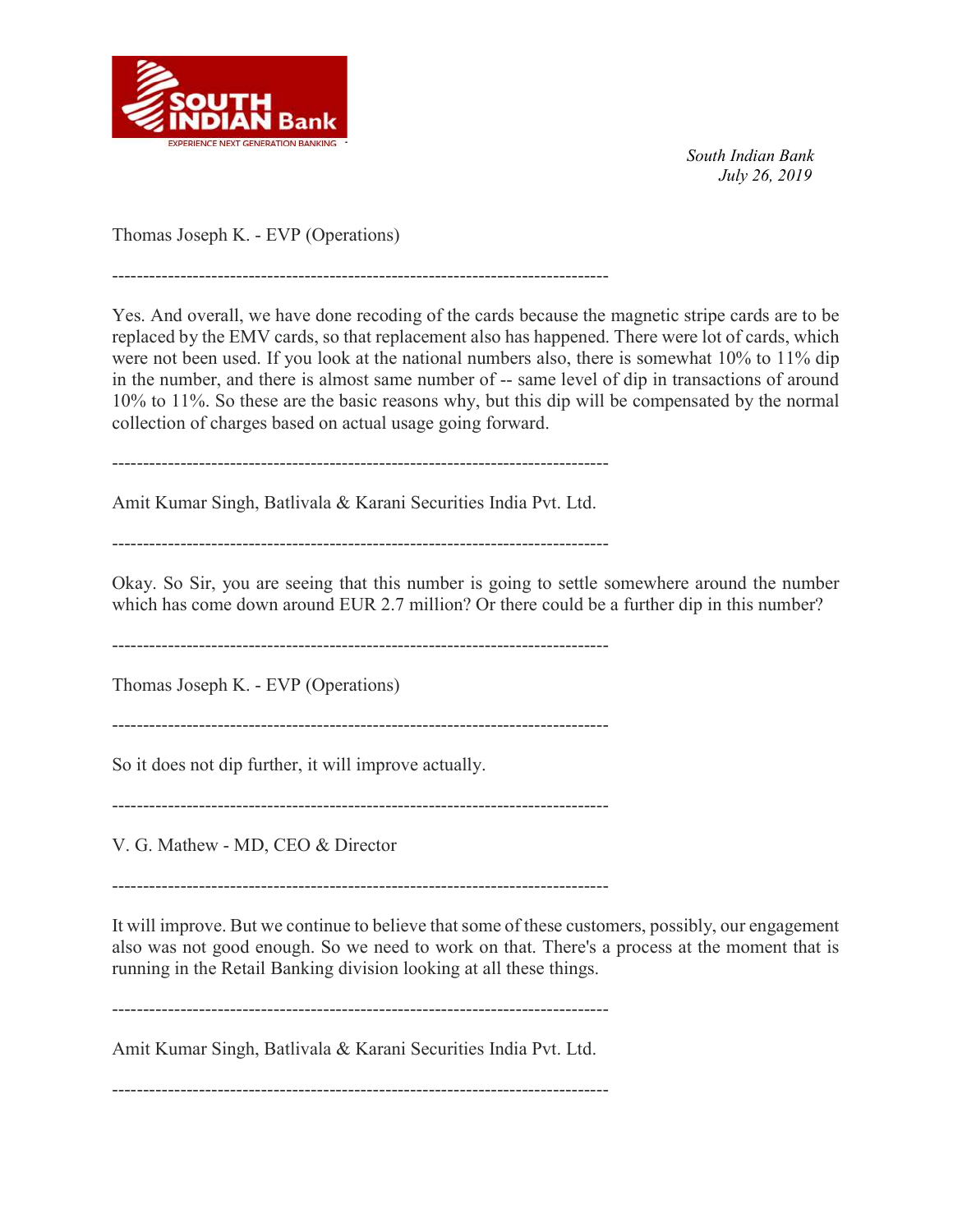

Okay. And sir, just last question. Sir, what is our total number of savings account customers.

--------------------------------------------------------------------------------

V. G. Mathew - MD, CEO & Director

--------------------------------------------------------------------------------

Total customers are 6 million.

--------------------------------------------------------------------------------

Operator

--------------------------------------------------------------------------------

The next question is from the line of Sharvari Joshi from Trivikram Consultants.

--------------------------------------------------------------------------------

Sharvari Joshi

--------------------------------------------------------------------------------

My question is regarding the advance growth. So this quarter, it has been quite low if you compare it to last 5, 6 quarters. And also in the last call, we have spoken about some 18% to 20% growth in advances. So how should we look at that going forward?

--------------------------------------------------------------------------------

V. G. Mathew - MD, CEO & Director

--------------------------------------------------------------------------------

Yes. Actually, we have grown in the areas of focus quite well. And including mortgages, we are at 25%. In MSME, we have grown by 14% and in agri by 14%. So these are all the most important growth segments for us. And on the corporate side, we have grown by only 3%. Corporate side is 32% of the book. So obviously, the overall growth is a little muted. So that is what we mentioned also, like going forward to in the current scenario, we believe that we will be focusing more on the retail, MSME and Agri and gold side. And therefore, the growth will be something like between 15% and 18%.